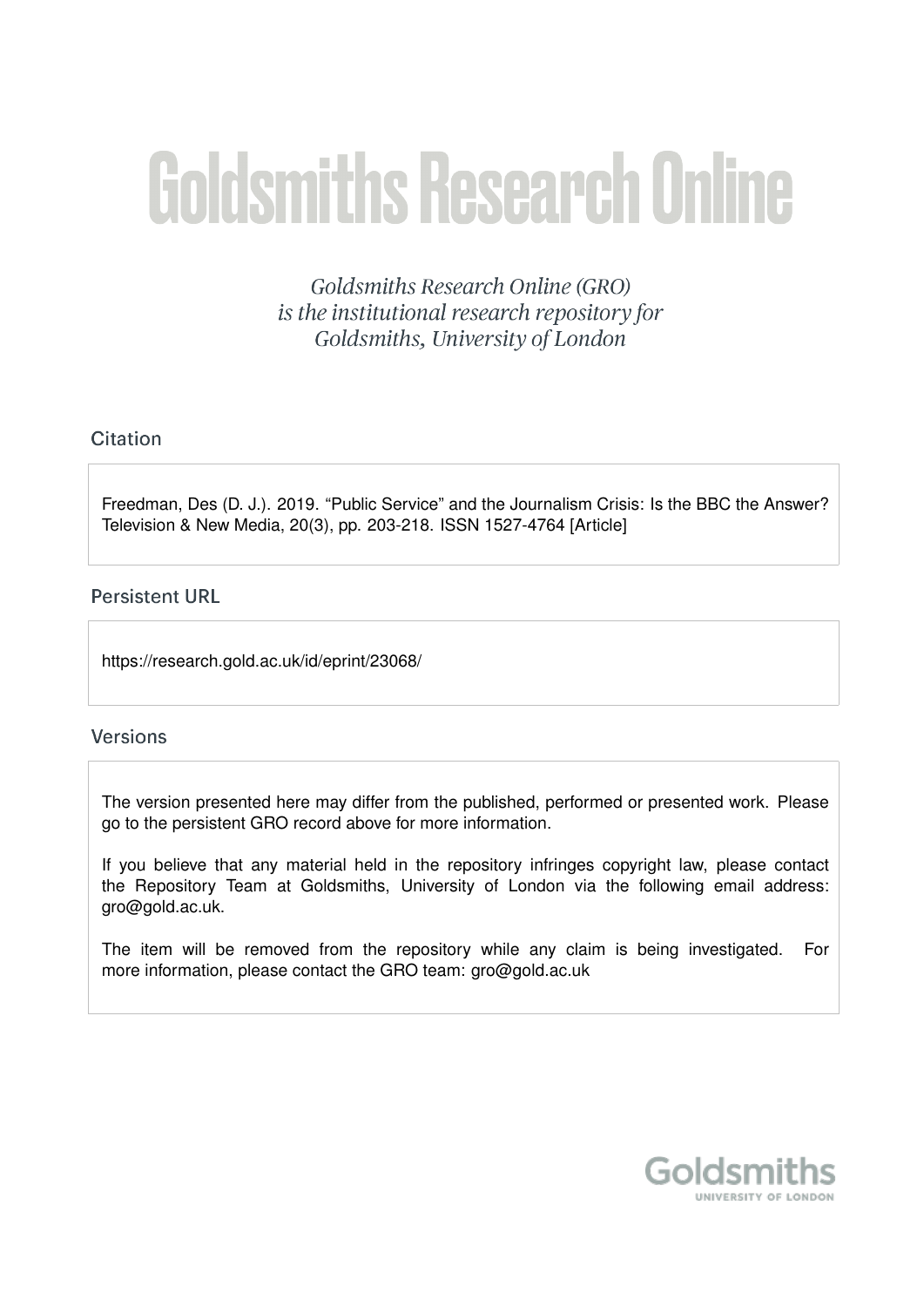#### **'PUBLIC SERVICE' AND THE JOURNALISM CRISIS – IS THE BBC THE ANSWER?**

## **The allure of the BBC**

If journalism is in crisis (Anderson et al. 2014, Pickard 2011) then who or what can save it? Of course, this crisis takes many forms yet whether the crisis affects the formerly stable professional models of liberal democracies or authoritarian environments characterized by clientilism and complicity, one potential solution is regularly proposed: an independent public service news media that is strong enough to defy the pressure of both government and market and to serve citizens without fear or favour. In this heady narrative, it is the British Broadcasting Corporation (BBC) in particular that is often claimed to offer the best prospect of impartial, high-quality journalism that is insulated from narrow considerations of profits or politics.

So, for example, in an interesting collection of case studies that demonstrate how media in a range of countries – from Latin America to Eastern Europe and from Kenya to China – have been 'captured' by a combination of government and business interests (Schiffrin 2017), the promotion of 'transparently funded public service media' is held up as a key policy measure that would help to address the problem (Nelson 2017). In the same volume, the economist Joseph Stiglitz recognizes that while many public service broadcasters are hostages of state power, there is nevertheless an important distinction between public ownership and government capture: the 'BBC and other public broadcasters are an example of successful government ownership in that programming is balanced, objective, and representative of diverse viewpoints' (Stiglitz 2017, 13). In his own chapter, Rasmus Kleis Nielsen (2017, 36-37) then describes the BBC as 'the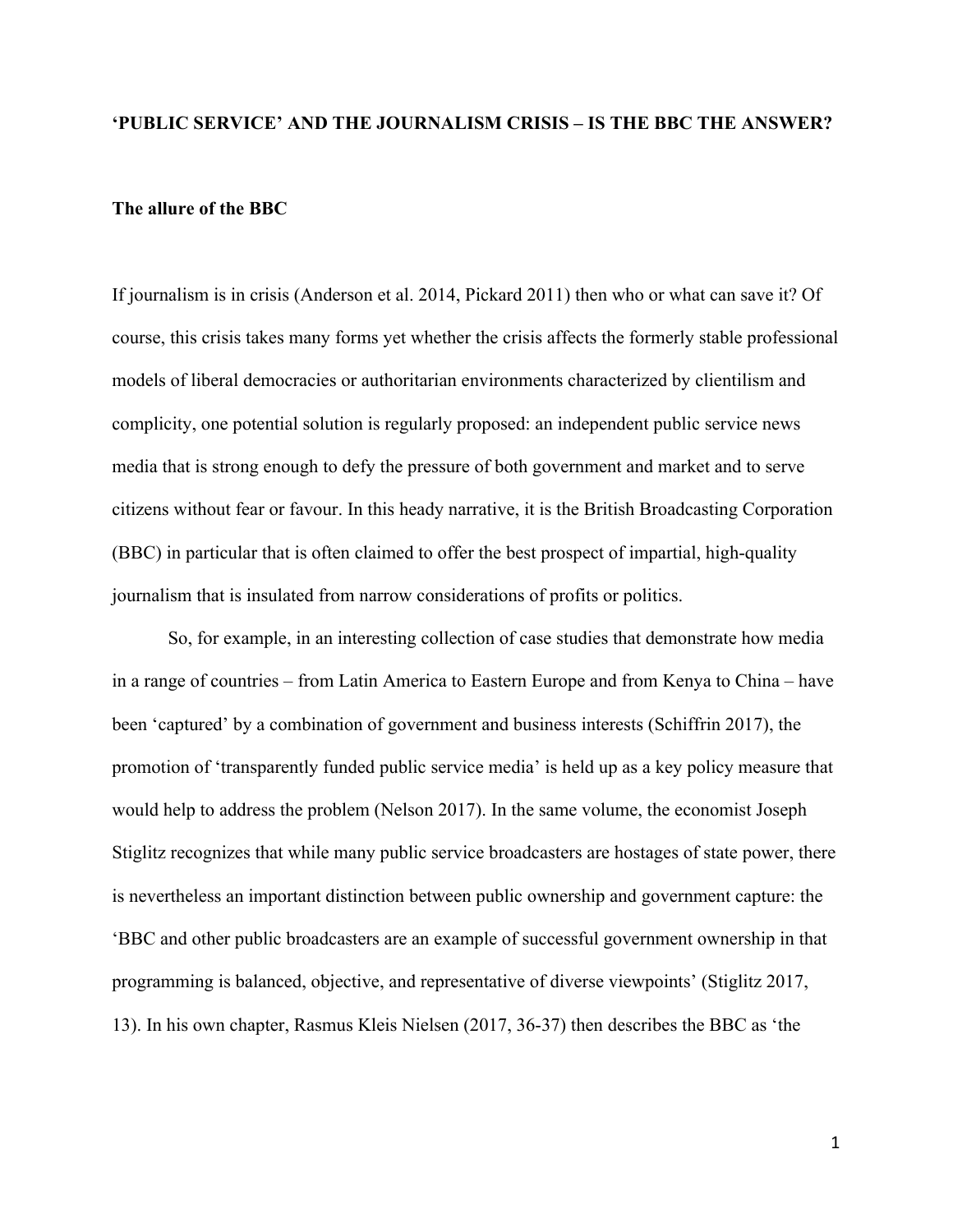most famous example of public service media' that continues to operate with 'a high degree of autonomy from government and Parliament secured through multi-year charters.'

The attraction of a fearless public service news provider is especially strong in commercial systems like the one in the United States, an environment in which the media's role as a trusted source of information and facilitator of rational dialogue has been comprehensively undermined and contested. News outlets, far from remaining above the ravages of partisan battles and ratings wars, have instead been contaminated by precisely those same forces. Coverage of the 2016 election, for example, was relentlessly negative and extraordinarily light on policy which occupied just one-tenth of all reports, nowhere near the 42% of coverage that was devoted to horserace coverage of the campaign (Patterson 2016). This is a system in which, because of its fundamentally commercial orientation, the 'elite media' were enthralled by the spectacle of a candidate they professed to abhor but which they literally could not afford to ignore. The comment by the CEO of CBS that Trump's candidacy 'may not be good for America but it's damn good for CBS' (quoted in Pickard 2017) was far from a slip of the tongue but an honest description of the system's underlying logic.

So it comes as little surprise to learn that, according to a 2016 poll conducted by the Reynolds Journalism Institute (Kearney 2017, 16), four of the ten most trusted news sources for US audiences are from outside the US, indeed all from the UK: the Guardian, the Economist, Reuters and of course the BBC. This confirms data from the Pew Research Center which revealed that the BBC was one of the very few organisations that was trusted by American audiences from *across* the ideological spectrum – with even those people described as 'consistently conservative' recording that they believed the BBC was 'about equally trusted as distrusted' (Pew 2014, 5). *Forbes* magazine, reflecting this view, notes that the BBC 'is the

 $\mathfrak{D}$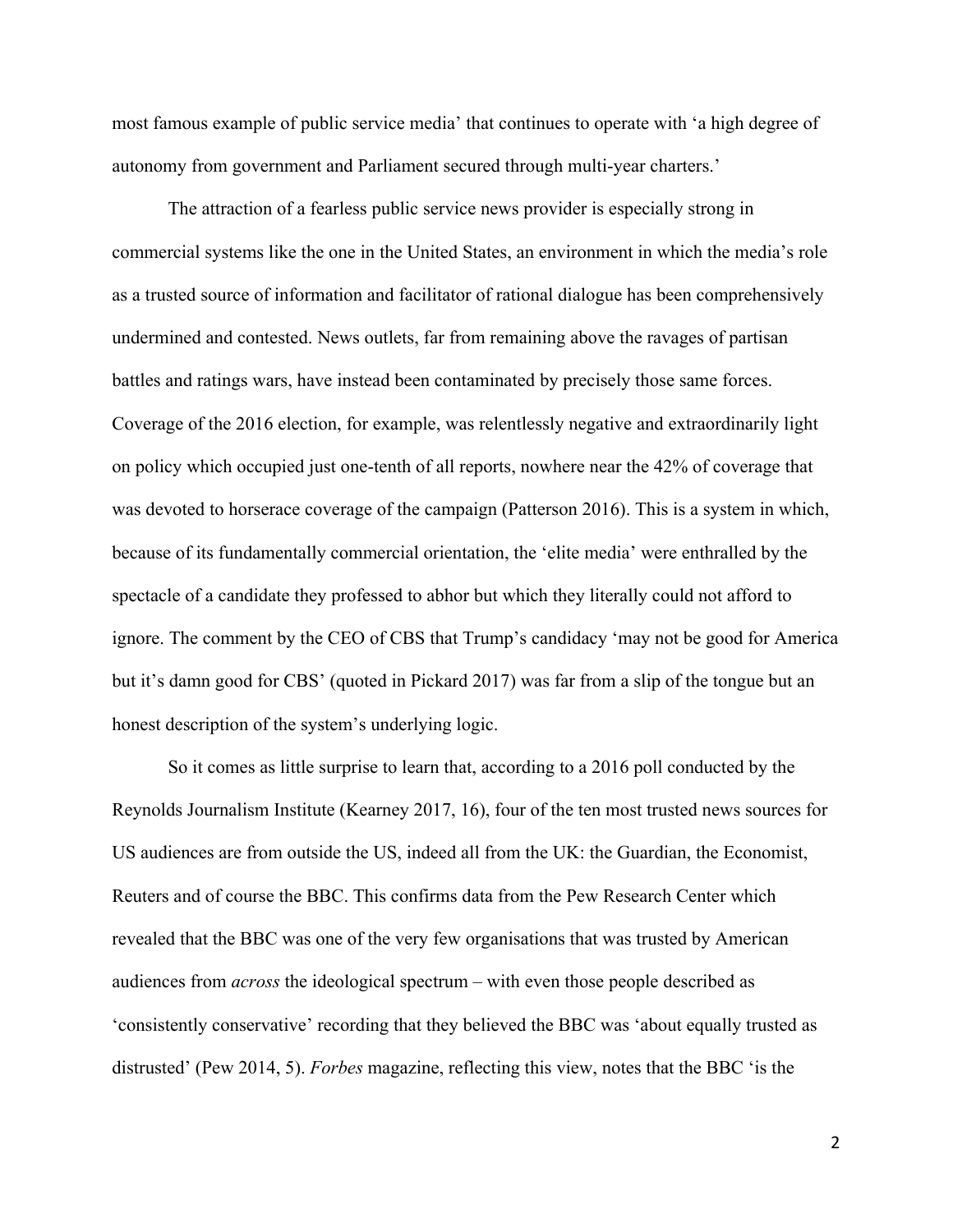global standard bearer for excellence in broadcast radio and TV journalism', sighing '[i]f only U.S. cable news outlets could follow the BBC's recipe**'** (Glader 2017). Bill Moyers echoes this praise when insisting that, in order to counter the influence of Fox News, the US needs 'a journalism more in the mold of the BBC at its best – unafraid of power and not complicit with it, reporting what conventional journalism overlooked or wouldn't touch' (quoted in Hertsgaard 2017). Emily Bell, the director of Columbia University's Tow Centre and someone who is very familiar with British journalism, has also argued that 'America needs a radical new market intervention' along the lines of the BBC, one that is 'independent of individuals or corporations' (Bell 2017). In an age of both hyper-partisanship and hyper-commercialism, a public service organization like the BBC that is often seen as independent of the market and of government, that is publicly owned, sufficiently resourced and that is free of advertising, appears to offer a genuinely refreshing alternative.

What these commentators (and many audiences) want is a body to report on US politics that is somehow removed from the corrupting loyalties and bruising skirmishes of everyday life and therefore able to provide a more impartial perspective – perhaps something resembling the role of the 'stranger' discussed by the German social theorist Georg Simmel at the start of the  $20<sup>th</sup>$  century. These wandering figures, for Simmel, have long played a vital role in how societies come to see themselves, precisely because of their ability to take a 'birds-eye view' of the world around them, something sadly missing from the silos and echo chambers that are said to dominate the contemporary news and information environment (Pariser 2011).

Because he is not bound by roots to the particular constituents and partisan dispositions of the group, he confronts all of these with a distinctly 'objective' attitude, an attitude that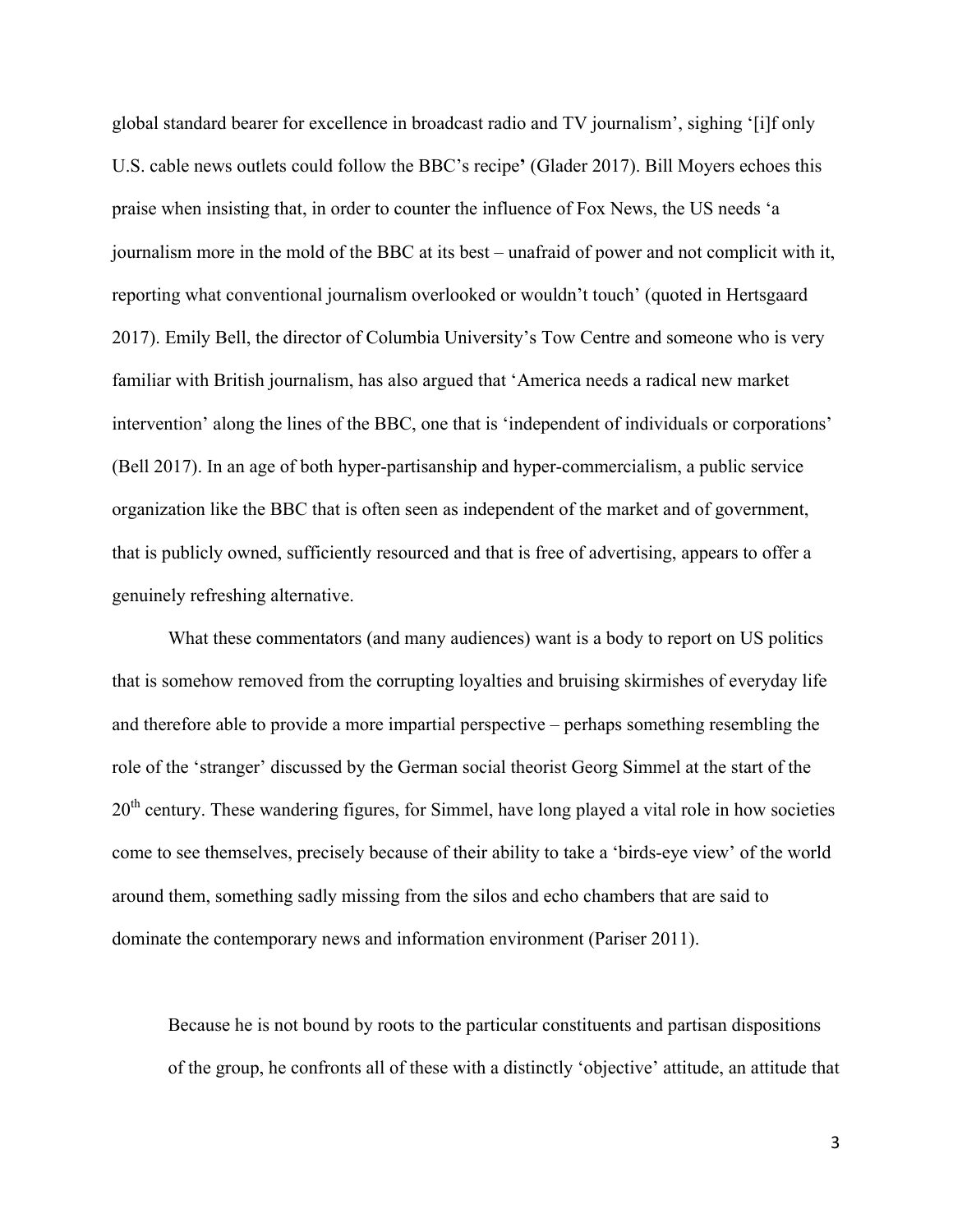does not signify mere detachment and non-participation, but is a distinct structure composed of remoteness and nearness, indifference and involvement. (Simmel 1971, 145)

Simmel insists that strangers are able, even with the harassment that many of them faced, to exercise a kind of independence not available to what he calls 'organically connected persons'. The stranger

is the freer man, practically and theoretically; he examines conditions with less prejudice, he assesses them against standards that are more general and more objective; and his actions are not confined by custom, piety or precedent. (Simmel 1971, 146)

This is a powerful normative evocation of journalism as a fourth estate: news organizations that are protected both from narrowly commercial considerations and partisan affiliations and thus able to speak truth to power. But of course most public service institutions are not 'outsiders' in their own domains but instead quite the opposite: constitutive forces of national identity and what it means to be an 'insider'. They are not strangers but primary definers of the territory in which 'others' are designated and recognized as strangers (Ahmed 2000). Far from being able to escape 'custom, piety or precedent', public service broadcasters in particular are intimately tied to notions of tradition, heritage and boundary-making. So when it comes to 'actually existing' public service institutions like the BBC, Simmel's moving account of truthtelling and fearlessness does not stand up to meaningful scrutiny. Indeed, I argue in this article that the BBC, as the most important institutional enactment of public service ideals, is perhaps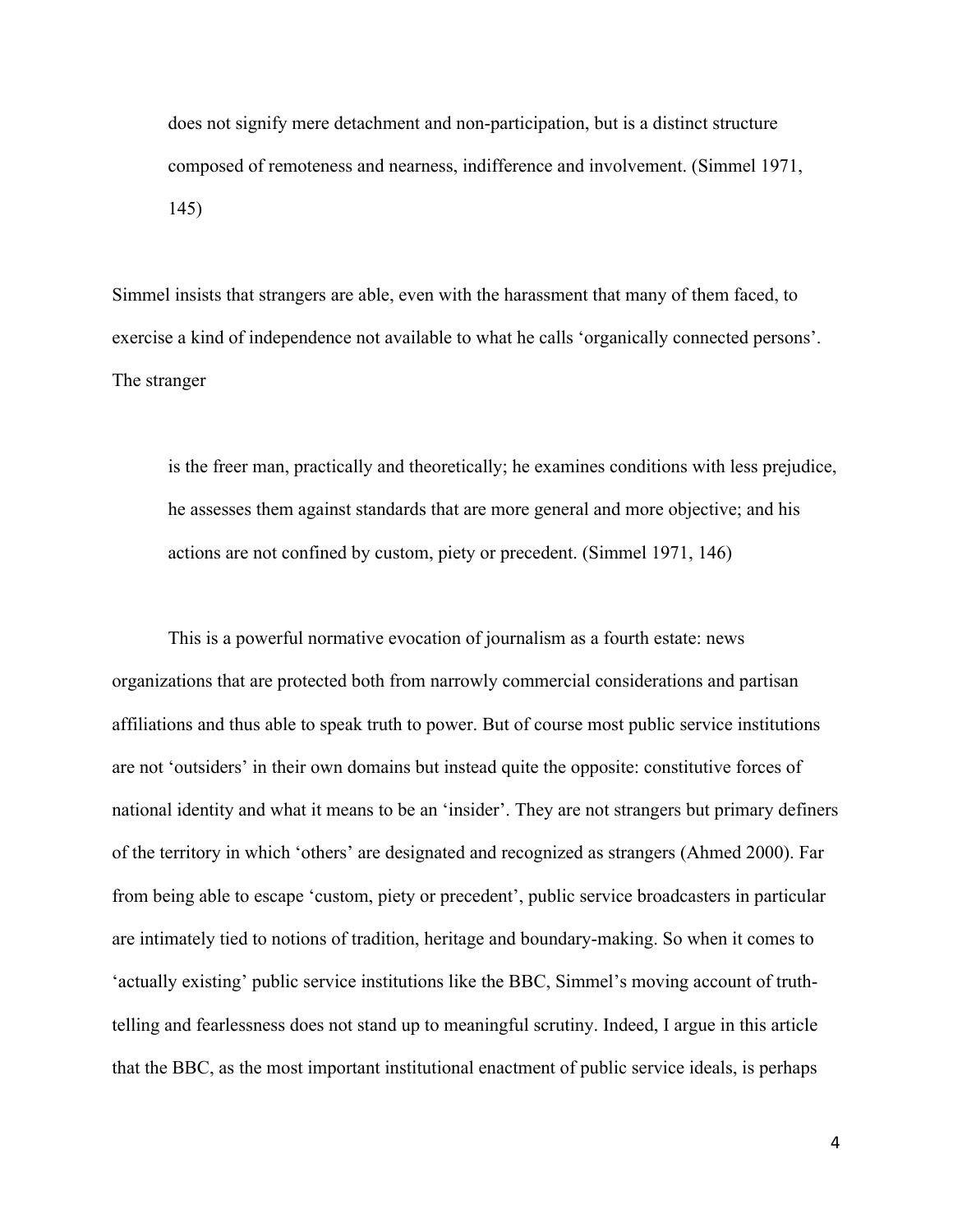the ultimate 'insider' (at least in relation to its 'home' state) and therefore a very unreliable ally in the battle to deliver hard-hitting journalism, to restore trust and to resolve the journalism crisis. Far from retaining its independence from all vested interests and delivering a critical and robust public interest journalism, the BBC is a compromised version of a potentially noble ideal: far too implicated in and attached to existing elite networks of power to be able to offer an effective challenge to them.

When offering this line of critique, I should make it clear that I have little sympathy for the arguments of right-wing critics of the BBC in Parliament, the press and even in its own midst. Consider Robin Aitken, a former BBC journalist, whose book on his time in the newsroom berates the Corporation for being a hotbed of left-wing ideas and a bastion of political correctness (Aitken 2007). The BBC, he claims,

Is passionately against racism, in favour of 'human rights', supportive of internationalism, suspicious of traditional national identity and consequently strongly pro-EU; it is feminist, secular and allergic to established authority in the form of the Crown, the courts, the police or the churches. (Aitken 2007, 12-13)

The problem with this line of attack is not only how odd it would be if the BBC was actively in favour of racism and opposed to 'human rights' and internationalism (as if those latter two were things to be ashamed of) but that these claims, as I shall show, simply do not stand up to empirical analysis. Indeed, these arguments have long been put forward as a means to weaken the BBC specifically in order to expand the space for commercial provision inside the British media environment (Booth 2016, Green 1991). Precisely because of these attacks, there is an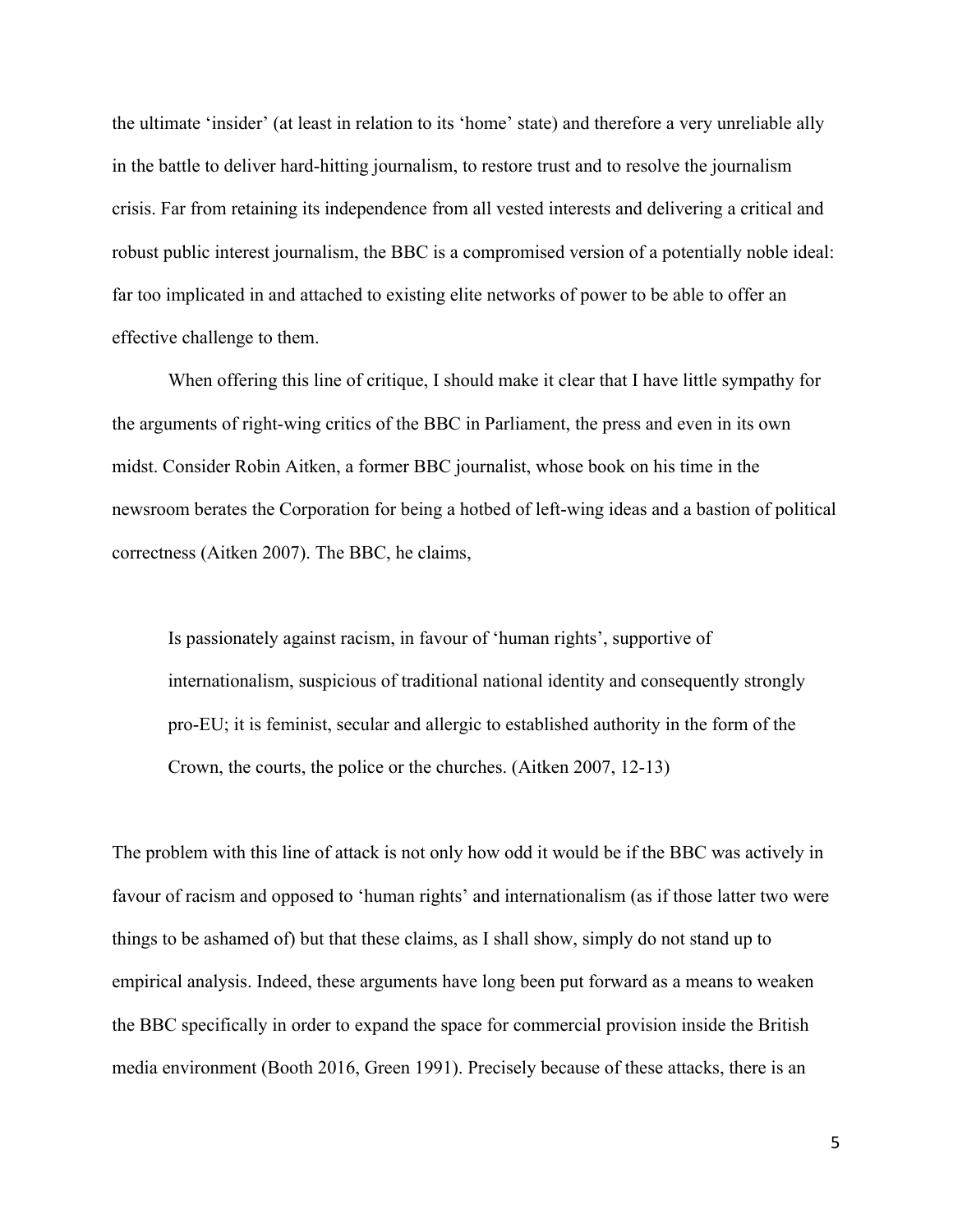understandable reluctance amongst progressives to criticize the BBC for fear that they may give ground to would-be privatizers. However, this need not mean ignoring significant problems underlying the BBC's news culture and if we are to celebrate the principles behind public provision of the media, then we also need an honest accounting of the performance of actually existing public service institutions.

The article first explores normative definitions of public service media in more detail and then considers some of the structural and institutional factors that shape the BBC's news output and that constrain its truth-telling potential.<sup>1</sup> The article concludes by urging citizens, in whatever country they are based, not to turn to an admirable but flawed institutional model to rescue them from hyper-commercial polarization or authoritarian capture but to struggle for public media that are meaningfully independent of all vested interests.

#### **Normative dimensions of public service media**

Public media – including one of their most historic embodiments, public service broadcasting – stand in contradistinction to environments where the main concern is either to generate revenue for corporations or to generate publicity for governments. They are a crucial example of the 'corrective surgery' that is necessary to compensate for the tendency of markets to under-serve minority audiences and counter-hegemonic perspectives and for authoritarian regimes to neglect them entirely. Public service media, argues Nicholas Garnham (1994, 8), are based on the rejection of 'the market definition of broadcasting as the delivery of a set of distinct commodities to consumers rather than as the establishment of a communicative relationship'. They are designed not to sell or propagandize but to facilitate public knowledge, meaningful dialogue and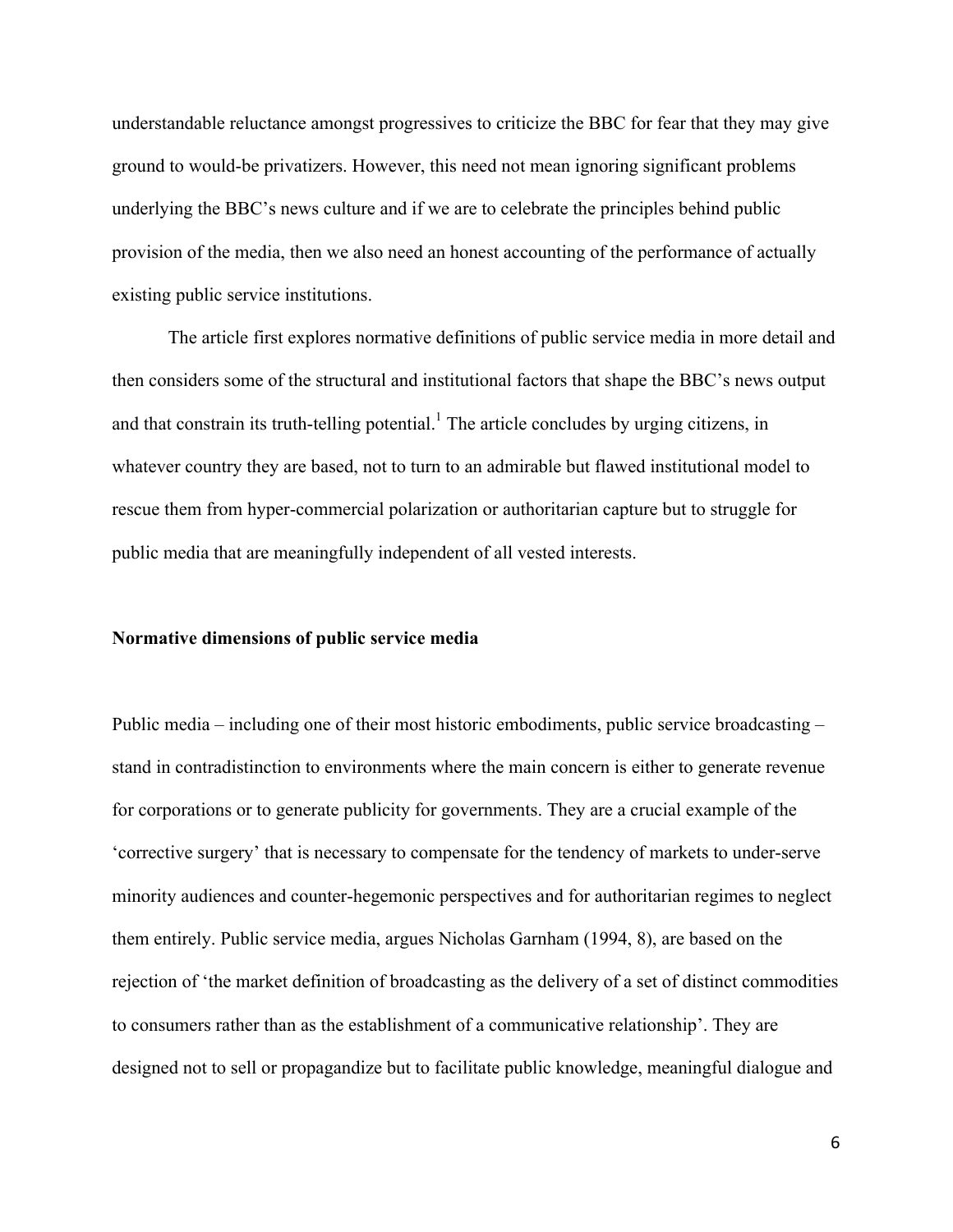collective representation. In principle, they are 'merit goods', vital for democratic interaction but unlikely to generate the revenue necessary to sustain their production and thus in need of subsidies and support mechanisms that nevertheless do not compromise their independence. Public service media are the green vegetables that are necessary to offset the impact of the sugary content that would otherwise pollute our bodies and that have, as Paddy Scannell once memorably put it (1989, 136), 'unobtrusively contributed to the democratization of everyday life.'

Critical and comparative research seems to back up this democracy-enhancing potential.<sup>2</sup> Ramsey (2017) focuses on public service's contribution to original content while Curran et al. (2009, 22) suggest that 'the public service model of broadcasting gives greater attention to public affairs and international news, and thereby fosters greater knowledge in these areas, than the market model'. Other researchers claim that public service media facilitate greater amounts of, for example, creative competition (Padovani and Tracey 2003), source diversity (Tiffen et al. 2014), political engagement (Baek 2009) and social trust (Schmitt-Beck and Wolsing 2010) than do their commercial counterparts. There is, following on from Hallin and Mancini (2004) no uniform model of public service delivery and, therefore, no standard measure of its contribution to democracy.

Yet there are also voices and organisations who argue that public service broadcasting, even as currently organized, constitutes an unadulterated public good. Peter Bazalgette, the chairman of the British commercial broadcaster ITV, has recently described public service television news as generating 'the trusted news that informs our democracy in an era of widespread fakery, the original programmes that help define our national culture, and the economic growth and international influence that flow from our creative excellence' (Bazalgette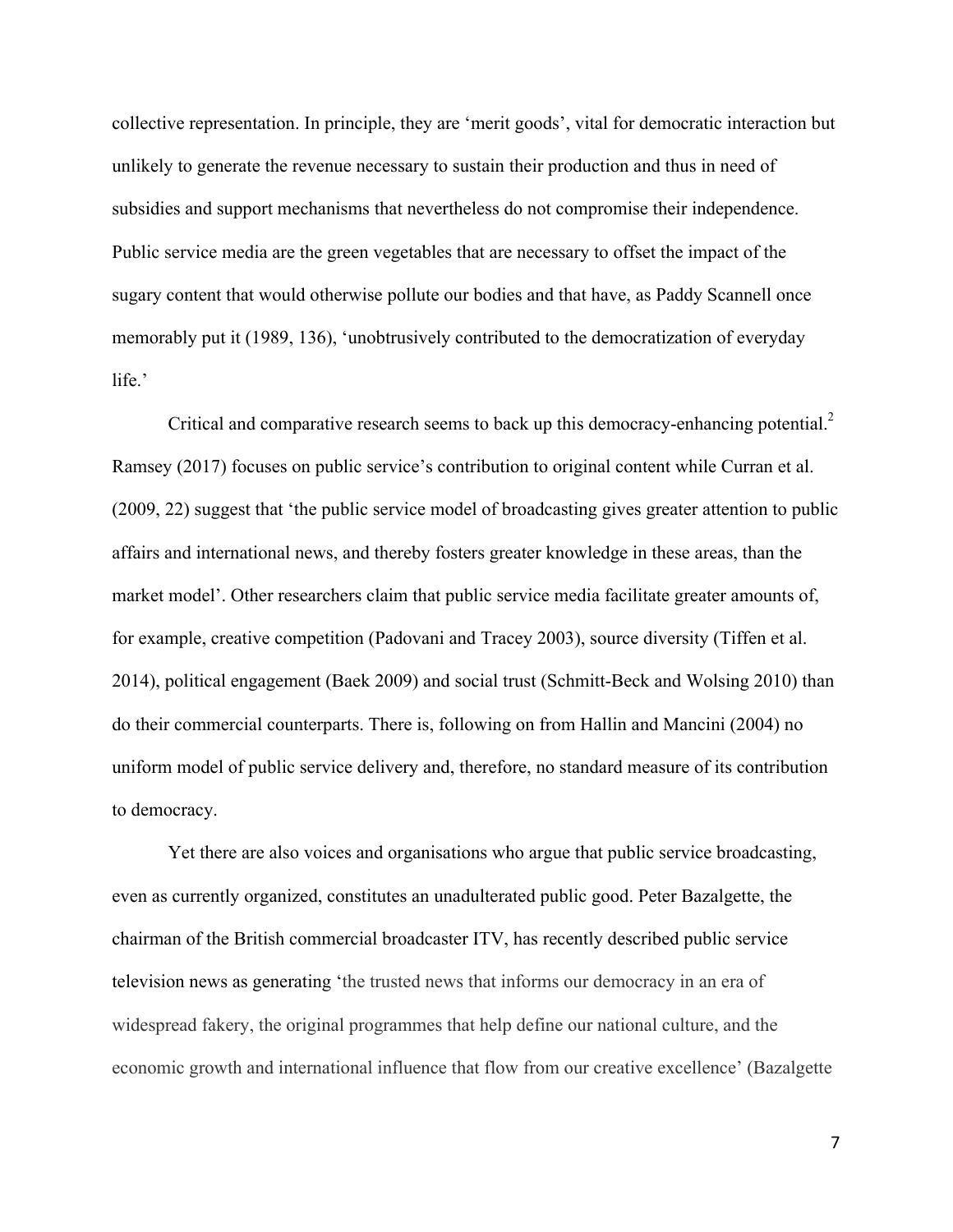2017). UNESCO argues that public service broadcasting systems, underpinned by editorial independence, accountability and transparency, can serve as a 'cornerstone of democracy' (UNESCO 2008, 54) while the European Broadcasting Union (EBU 2016) found that countries with a strong public service media ethic had a higher degree of press freedom, saw increased voter turnout in elections, less corruption and even lower levels of right-wing extremism than those without a public service orientation.

It is, however, a myth to think that actually existing public service media, as opposed to our normative conceptions of what they ought to be, are somehow *automatically* able to stimulate cosmopolitan viewpoints and higher levels of knowledge about the world, to act independently of elites and to be accountable to their users. Evidence shows that public media have, at different times and in different circumstances (Benson et al. 2017), offered a more insightful and rigorous oversight of political culture than their commercial counterparts and, when they do so, they should be applauded. However, not only does this speak more to the structural flaws of commercial news systems rather than the intrinsic performance of public media, it is also highly contingent. Public service media can be just as intertwined – through funding arrangements, elite capture and modes of governance – with the specific configurations of political power in their 'home' states as commercial media. According to Benson et al.(2017, 2), the undoubted democratic possibilities of public service media are, at times, offset by the fact that 'some publicly funded broadcasters are less than civically optimal, producing content that uncritically reflects the views of those in positions of power or that fails to attract audiences representative of the citizenry as a whole.' The ability to realize the potential of public-ness depends on the extent to which broadcasters are able, in reality, to extricate themselves from dependent relations and to offer meaningful scrutiny of established power.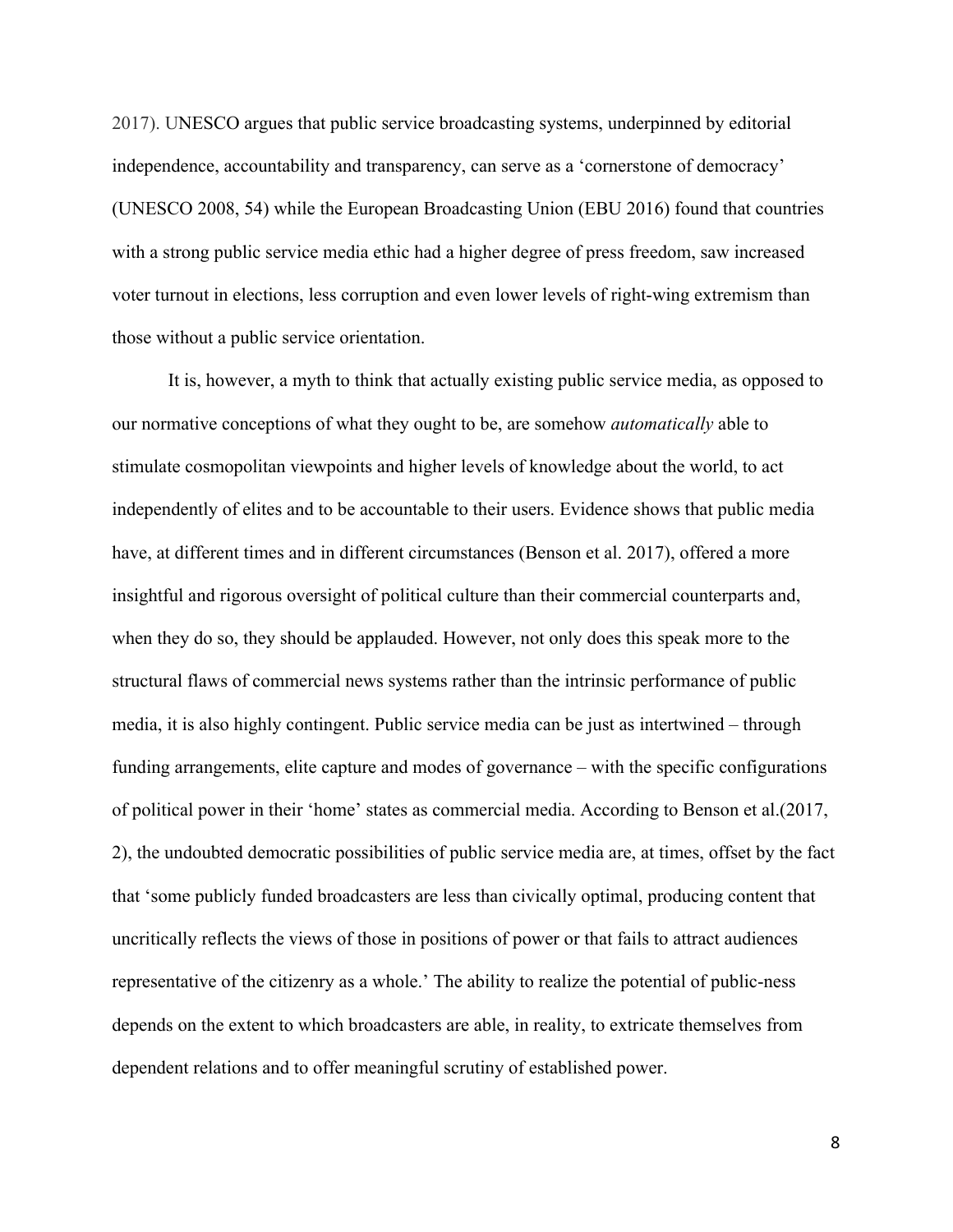For example, with reference to the EBU's list of advantages that accrue from public service media environments, empirical evidence suggests that they are an inconsistent bulwark against right-wing extremism. In Germany, where the market share for public service TV is some 43%, the far right AfD secured an unprecedented 13% of the vote in the election in September 2017; the Netherlands, where public television has a one-third audience share, also saw a vote of 13% for the nationalist PVV; Marine Le Pen and her *Front National* managed to attract a 34% share of the vote in May 2017 despite 30% of the TV audience tuning into public television; finally Austria, where public television has a 35% audience share, nevertheless saw a vote of 46% for the Freedom Party candidate in the presidential election of December 2016.<sup>3</sup> (3) Public service broadcasters alone can't guarantee low levels of right-wing extremism, not least because, far from addressing the structural problems and political crises that are exploited by far-right parties, these broadcasters are often attacked by the far right who perceive them to be part of a ruling and corrupt establishment – precisely as we have seen in Germany (Schwartz 2016). It is difficult, in other words, for public media either to transcend the tensions and polarization that mark their wider political environment or to establish themselves as fully independent of power elites.

#### **The structure and performance of the BBC**

What evidence is there to support this argument and what are some of the factors that constrain the BBC's ability to represent the whole of the country back to itself and to hold power to account?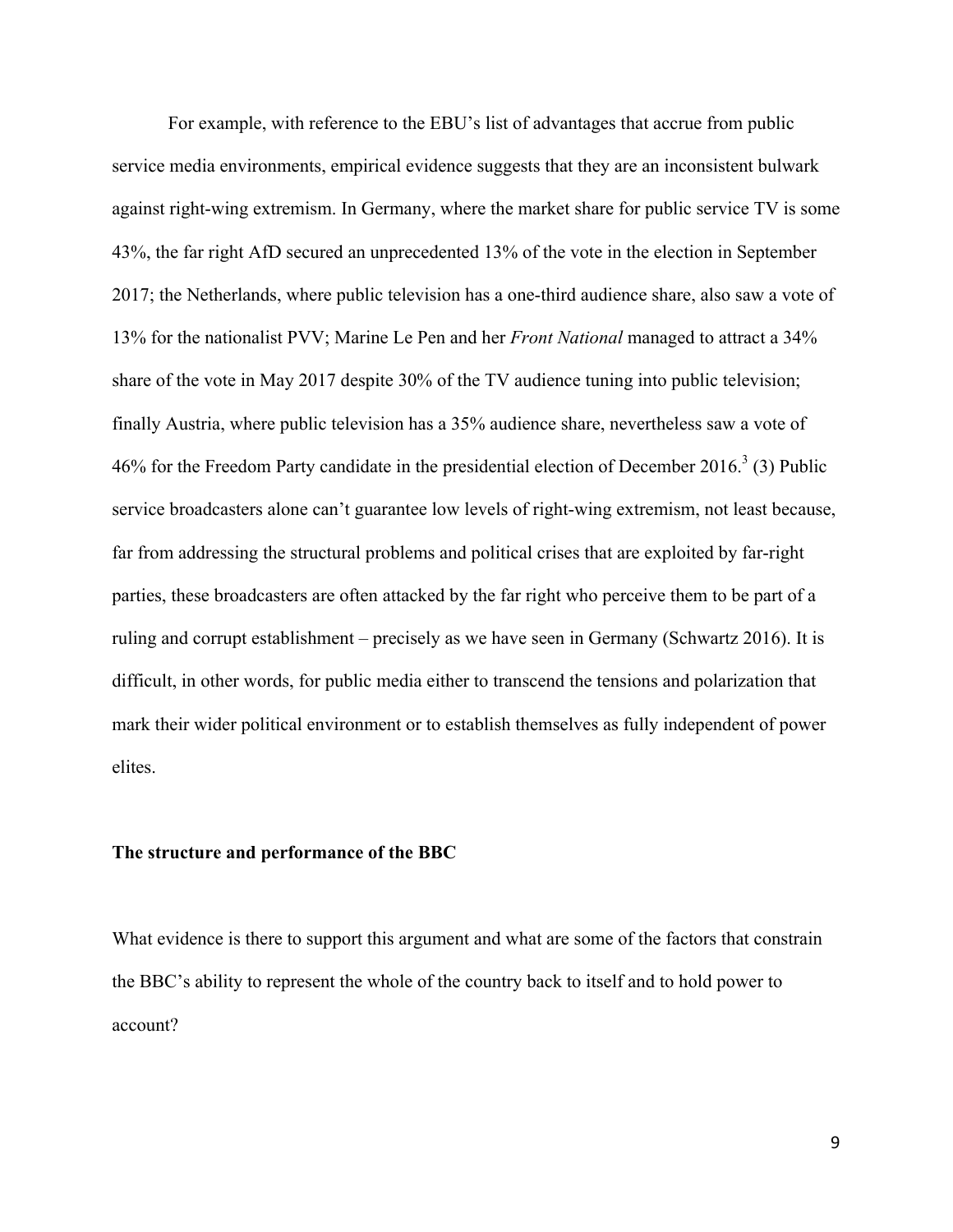Firstly, its governance structure has always been subject to political interference and influence. Appointments to its most senior positions have long been effectively overseen by government ministers and reflect an overwhelming preference for top executives, civil servants and generally what is described in the UK as 'the great and the good' – in other words those trusted by the Establishment to 'hold the line'. 'In reality', argues Mills (2016, 24),

the Corporation's governors and trustees have been appointed by the leader and close advisors of the current ruling party. By convention, they have been non-partisan appointments, unable to interfere with programme making. But these appointees, most of all the BBC chair, have often been highly politicised and interventionist.

For example, the outgoing chair of the BBC Trust, Rona Fairhead, was a non-executive chairman of HSBC holdings for many years and chairman and CEO of the Financial Times. Soon after leaving the BBC in 2017, the government offered her a life peerage together with a role as an international development minister. The incoming chair, Sir David Clementi, is a former chairman of Prudential Insurance and actually got the job after the government invited him to design a new governance framework – in other words, he wrote the rulebook of which he was the first beneficiary. Five of the current 14-strong Board are government appointees – a figure that would have been far higher if not for the vigorous opposition to the government's initial plan to pack the Board with its own nominations (Tran 2016). This is not the recipe for a truly independent governance structure.

Senior editorial appointments also reflect an underlying commitment to an aggressive defence of the *status quo*. For example, the outgoing head of news, James Harding, is a former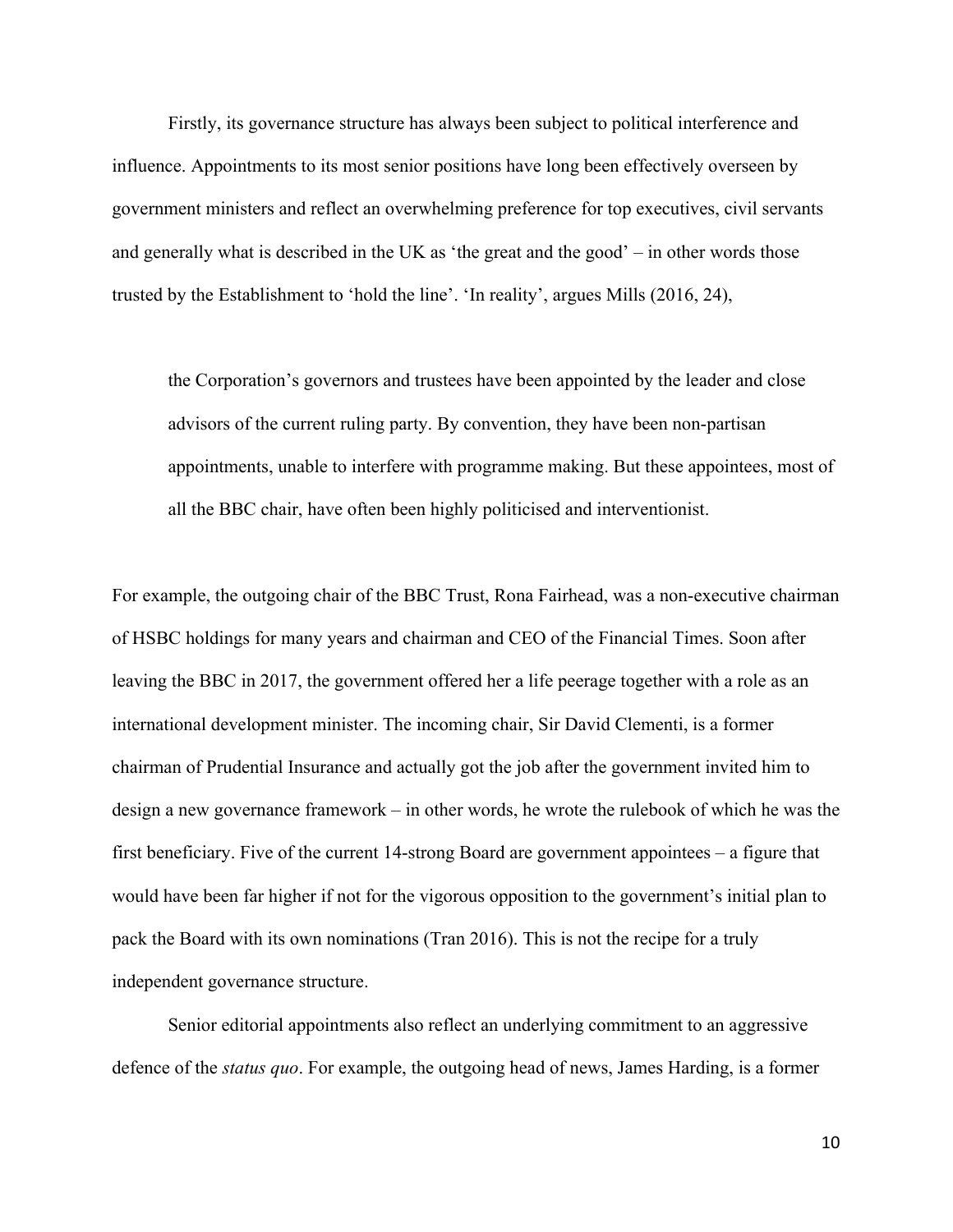journalist at the *Financial Times* and editor of *The Times*, part of the Rupert Murdoch stable of newspapers while its political editors in recent years – including Andrew Marr, Nick Robinson and Laura Kuenssberg – are (perhaps necessarily) establishment 'insiders', loyal to the perpetuation of the 'Westminster consensus', a distinctly British version of reporting from 'inside the Beltway'. There is, in addition, a long history of movement between the upper echelons of the BBC and the governments of all persuasions – a 'revolving door' illustrated most recently by the journey of Robbie Gibb from Conservative HQ in the 1990s to top editorial positions at the BBC before departing in July 2017 to be prime minister Theresa May's head of communications (R. Mason 2017). 'The circulation of such figures back and forth between the BBC and pro-business factions in both major parties mirrors, at a lower level, the circulation of elites at the apex of the BBC hierarchy, which has been a feature of the BBC since its establishment' (Mills 2016, 139).

Second, its funding arrangements also prescribe against transparency given that the level of the licence fee (itself a highly regressive form of taxation in that it is a flat fee) is set in secret discussions between the Treasury and the director general, a situation that has *always* laid open the possibility of political intervention and influence. This is precisely what occurred in the 2015 settlement when the government forced the BBC to absorb the enormous cost of providing free television licences for the over-75s as part of the Conservatives' broader welfare agenda, in return for a small rise in income for the Corporation (Martinson and Plunkett 2015). Ordinary members of the public may pay for the BBC but it is the government that effectively sets the terms of debate and is able to use licence fee negotiations as a lever with which to extract certain forms of behaviour from the BBC.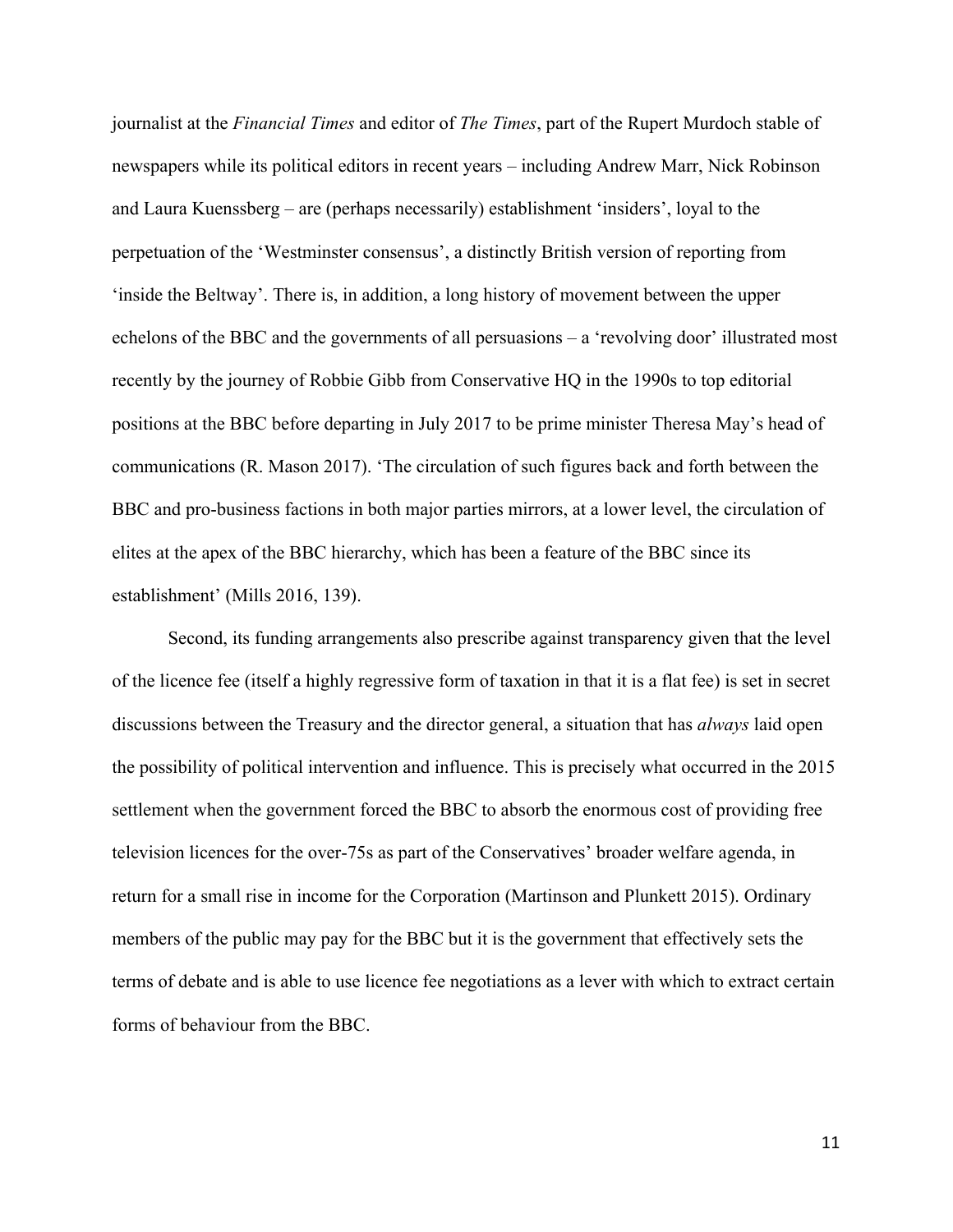Thirdly, the BBC has always recruited from the most privileged sections of the population. A 2014 report on social mobility found that one third of BBC executives came from Oxford and Cambridge alone in contrast to 0.08% of the UK population while 26% went to private school in contrast to 7% of the general population (Social Mobility & Childhood Poverty Commission 2014, 206). This applies even to top 'talent' where 45% were privately educated and where the numbers of people who went to a non-selective high school could, according to one press report, be counted 'on one hand' (Bulman 2017). Research carried out for the BBC found that 61% of all employees had parents from 'higher managerial position and professional occupations', roughly double the national average, leading to the Corporation's decision to remove details of educational backgrounds from the recruitment process (Ruddick 2017).

The BBC's record in terms of its recruitment and representation of women and the minority ethnic population is also a cause for concern. In 2017, as required by the government, the BBC revealed the salaries of its highest paid stars. The fuss in the end was less about the amount that was paid out at the very top than to the fact that *none* of its highest earners were women or people of colour. While 13% of its workforce comes from a black and minority ethnic background, in contrast to 14% of the general population, minorities make up only 6% of senior management positions (Ofcom 2017, 18) and are likely to be over-represented in some of the *lowest* paid jobs in cleaning and catering. True, the BBC is not necessarily worse than some of its commercial rivals but the idea that a public service broadcaster would automatically address ingrained structural disparities is a fantasy.

These practices are likely to impact on the ways in which the BBC is received by audiences. While loyalty to and trust in BBC services are much higher than those of their commercial rivals (BBC 2017, 15), the numbers are far more complex when it comes to thinking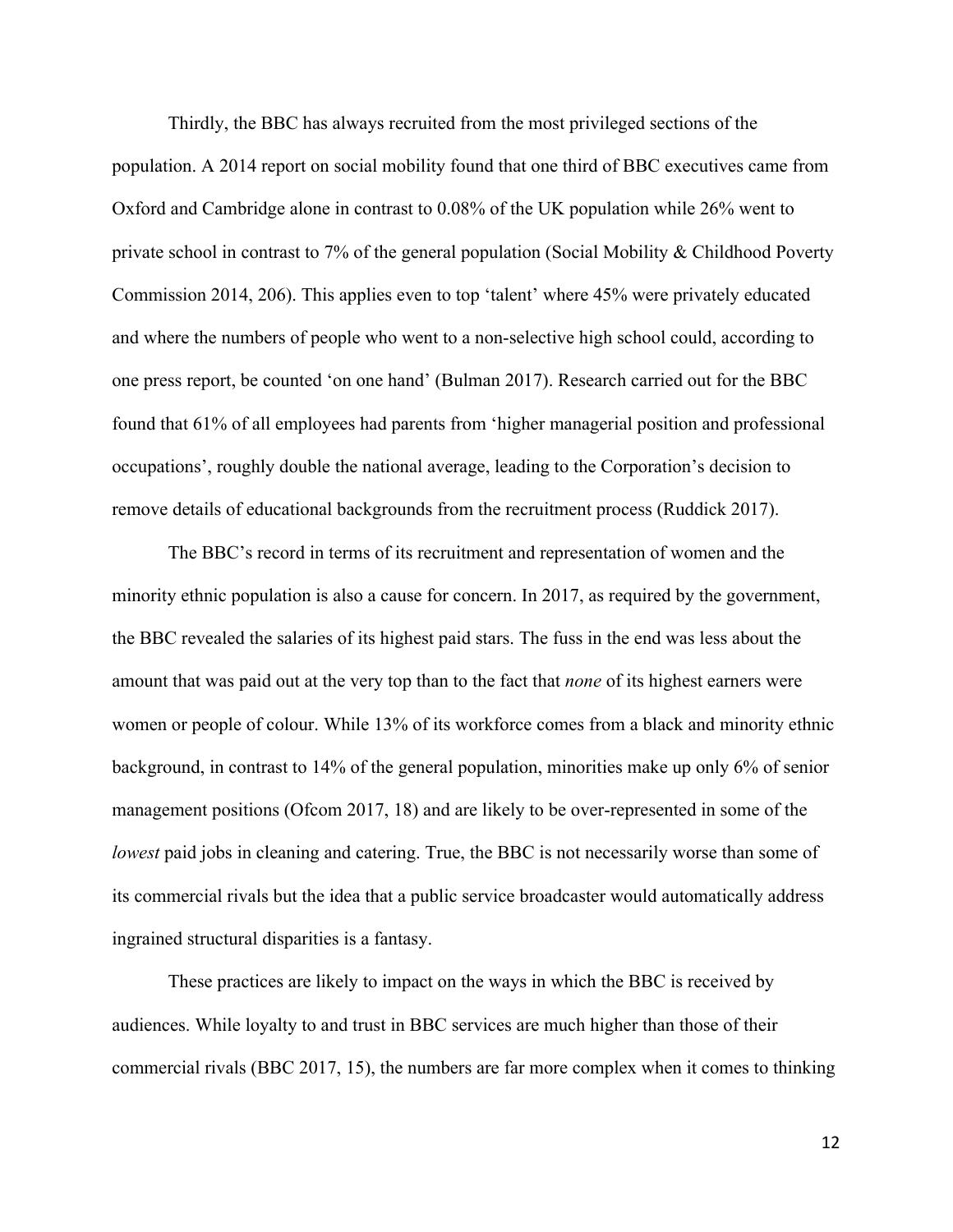about the ways in which the needs of *specific* groups are met. So, for example, the wealthiest audiences are significantly more likely to praise the BBC's performance with some 63% of the wealthiest households reporting that the Corporation offers them at least 'quite a bit' of what they need compared to only 47% of the poorest households (ICM 2016, 22). There are also regional and ethnic disparities in terms of audience satisfaction: while 72% of Londoners feel adequately represented by BBC news output, only 52% of those in the South and South East and 50% of those in the North East and Cumbria feel the same way (2016, 41); 45% of minorities agree that 'the BBC is good at representing my ethnic group', a figure that drops to 43% for black audiences, albeit a dramatic increase from 2014 when the figure stood at a mere 32% (2016, 44). The BBC, in other words, reflects rather than transcends the underlying inequalities of the political geography of the UK.

These institutional factors also have important consequences for the actual content of news coverage. While the BBC claims scrupulously to adhere to its obligation to respect 'due impartiality', this is a conception of newsroom behaviour that deliberately bows down to a prevailing neoliberal consensus organised around notions of what is considered in elite circles to constitute a desirable 'middle ground' (P. Mason 2017). This refers to the celebrated 'conventional wisdom of the day', a phrase used by Nick Robinson, formerly the BBC's chief political correspondent and still one of its leading broadcasters, to describe a narrow set of ideas about, for example, economics, immigration and foreign policy that helps to ground its coverage (Robinson 2017). Thus views that run counter to a market sensibility and that would have been part of a mainstream critical standpoint 20 years ago have gradually come to be seen as eccentric, marginal and unrealistic – although of course the growing popularity of the Labour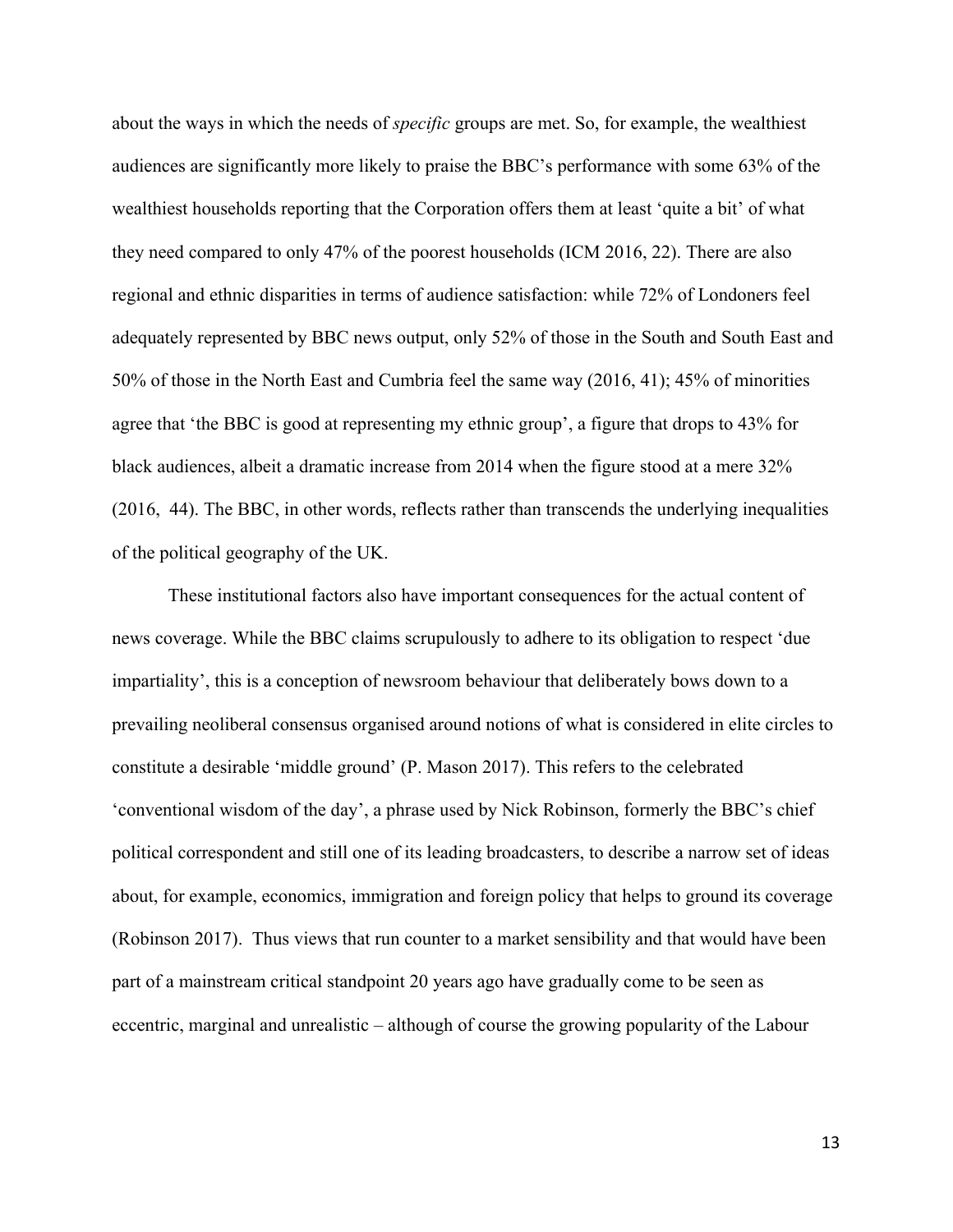leader Jeremy Corbyn on precisely such a platform is likely to put pressure on this conception of the 'middle ground'.

The point, however, is that 'impartiality', whilst for some an admirable professional objective, is also a way in which, in recent years, a market consensus has come to be normalized, legitimized and seen to be effectively inevitable. As Owen Jones has argued, 'the BBC is a perfect vehicle for the Establishment, as it allows the free-market status quo to be portrayed as a neutral, apolitical stance' (Jones 2014, 120) when it is instead a deliberate political choice. The BBC does not have the shrill, overt bias of, for example, US cable news channels but quietly and paternalistically presides over and protects a 'centre ground', partly of its own making, that is being challenged both from left and right. Political centrists may argue that this is precisely what is needed in order to reconcile warring factions in polarized political environments. There is, however, another argument: that a public service broadcaster needs constantly to interrogate what is meant by the 'conventional wisdom of the day', to distance itself from routinely reproducing an artificial consensus and, indeed, not to pretend that a consensus is always desirable or possible. These are the lessons of its 'risk-averse' approach that was revealed in the BBC's coverage of the Scottish Independence referendum, Brexit and the rise of Jeremy Corbyn.

This is not to argue that there is no space at all for lively debates on the BBC. At times, it produces content, such as its coverage of the Suez Crisis in 1956 or its criticism of Tony Blair's drive to war in Iraq in 2003 that is widely seen as uncomfortable for the sitting government and therefore celebrated as evidence of its ability to act independently. However, the parameters of these disagreements are extremely limited and reflect situations in which there are already tensions at the highest levels of government. Far from these occasions demonstrating the limitless independence of the Corporation, they reveal instead the extent to which the BBC is an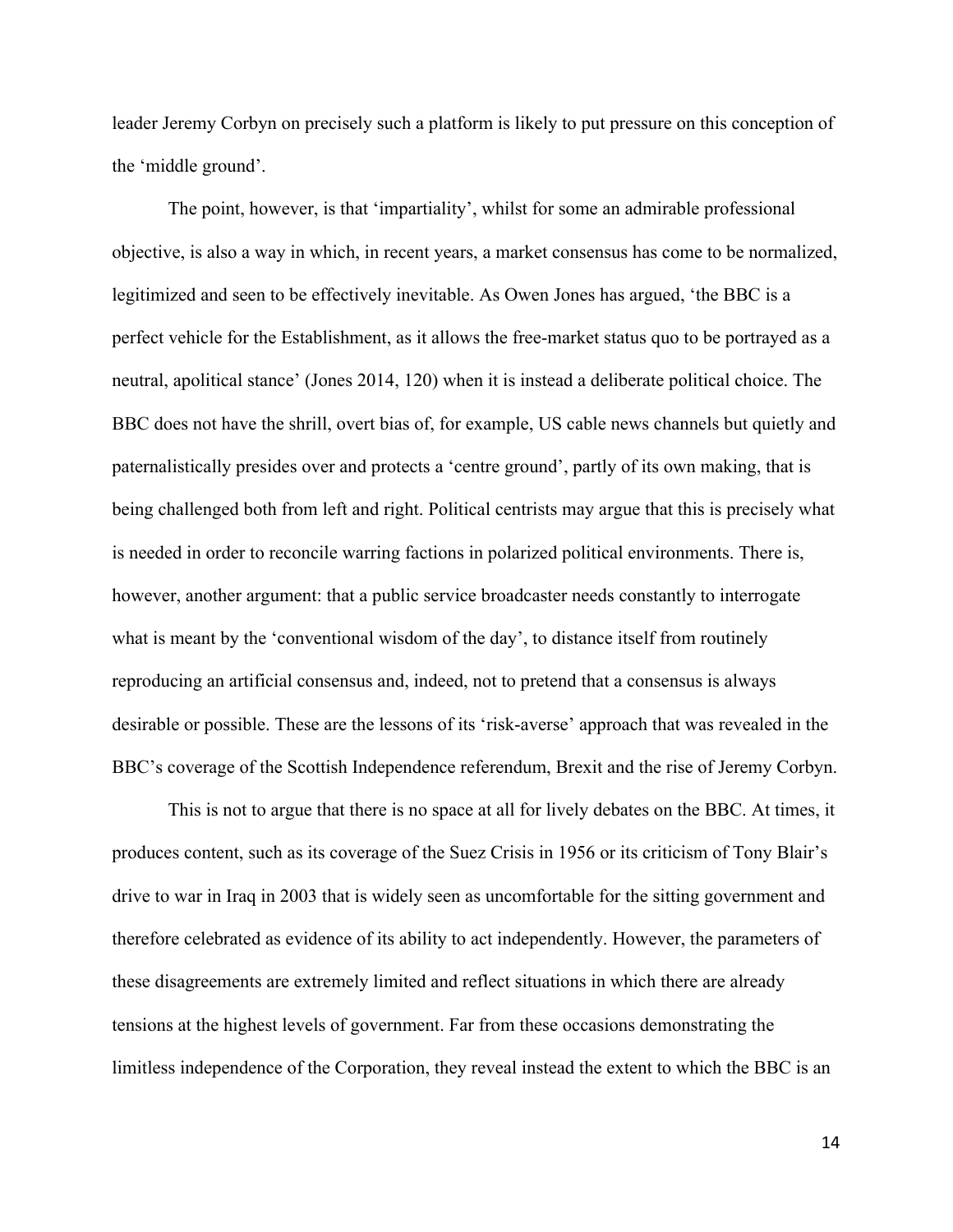important vehicle for capturing disagreements that percolate down from establishment sources. Tom Mills argues that the idea that the BBC's coverage of Suez was in any way systematically anti-government is simply fanciful and that, in the case of the build-up to the invasion of Iraq in 2003, this was 'not a straightforward struggle between an "independent" broadcaster and a bullying government, but rather as the most visible part of something of an imbroglio among the British elite' (Mills 2016, 104).

A number of recent academic studies reveal that while the BBC may be far from monolithic in its reproduction of elite power, it still fails adequately to represent marginalized voices and to highlight the more 'unconventional' wisdoms of the day, such as the anti-war case in relation to the invasion of Iraq, anti-austerity voices during and after the 2008 financial crash and Jeremy Corbyn's election as leader of the Labour Party.

For example, despite claims that the BBC was 'far ahead' of its rivals in challenging the British government's drive to war in Iraq (Benson et al. 2017, 1), comprehensive analyses of coverage show this not to be the case. Justin Lewis (2003) argues that the BBC had the most prowar content of all TV channels, that it used twice the proportion of government sources and that it was less likely than the other channels to report on Iraqi casualties. Despite repeated criticisms from government, the BBC 'was often the channel least likely to engage in "whingeing and whining" about the government's case for war. Similarly, in their study of media coverage of the invasion of Iraq, Piers Robinson et al. (2010, 86) conclude that 'whereas the BBC was the focal point for government anger, it was actually Channel 4 that adopted the more critical stance toward the war.'

Researchers at Cardiff University conducted a major content analysis of BBC coverage of business in 2007 and 2012 which discovered that business voices receive substantially more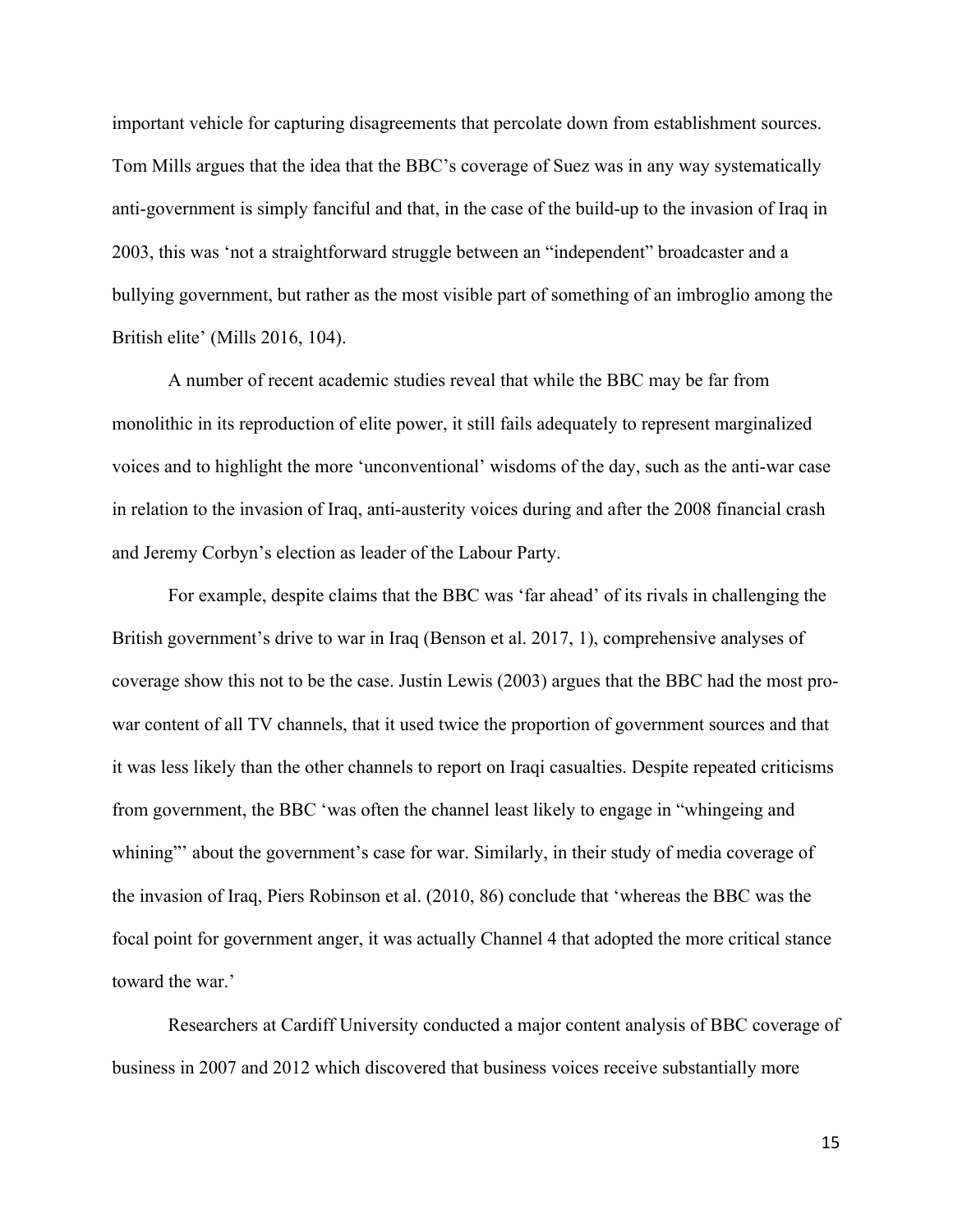airtime on BBC network news than its rivals. In relation to coverage of bank bailouts in 2008, 'opinion was almost completely dominated by stockbrokers, investment bankers, hedge fund managers and other City voices. Civil society voices or commentators who questioned the benefits of having such a large finance sector were almost completely absent from coverage' (Berry 2013). More recent analysis of the coverage of the deficit debate in 2009 found a similar lack of space on the BBC 'available to Keynesian or heterodox economists, academics, labour unions or other representatives of civil society who might have advocated countercycylical or anti-austerity policies' (Berry 2016, 850)

Justin Schlosberg (2016) assessed coverage by the main TV news bulletins of the leadership of Jeremy Corbyn and concluded that BBC evening news bulletins gave nearly twice as much airtime to critics of the Labour leader than to his supporters during a critical period in 2016. This was in stark contrast to the more balanced approach taken by ITN, its main rival. Schlosberg also looked at the language used in the bulletins and found that 'the Labour leadership and its supporters were persistently talked about in terms that emphasised hostility, intransigence and extreme positions' (Schlosberg 2016, 4), a perspective that appeared out of step with the BBC's own editorial guidelines.

Even in its mobilization of 'facts', the Corporation seems far more prepared to draw on sources closest to power. For example, Cushion et al. (2016, 11) examined the use by the BBC of statistics in the run-up to the Brexit campaign and found that '*statistical claims that routinely feature in the news appear to reinforce rather than challenge* the institutional voices that have traditionally dominated broadcast programming and shaped pubic debates' (italics in original). They also found that of the statistics generated by political parties, some 83% of all those used came from one party alone, the ruling Conservatives (2016, 12). The authors argue that this isn't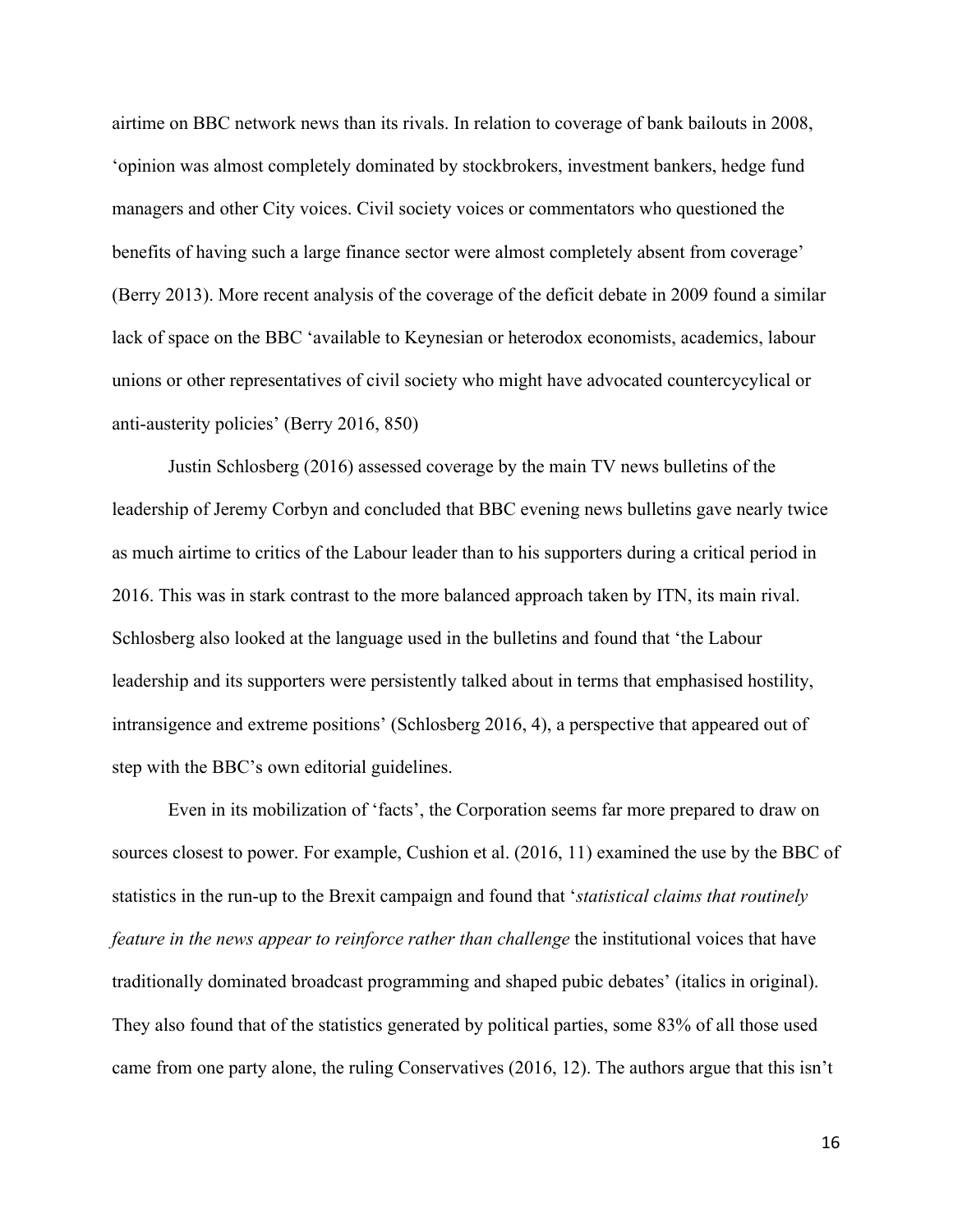evidence of a systematic bias towards the Conservatives *per se* but rather towards the authority of government – whichever government happens to be in power.

So in some of the key issues of the day, the BBC marginalized those voices that were not part of the established consensus and normalized those closest to official sources. It may have been 'impartial' when debating issues *within* a narrow window of elite disagreement but was far more partial about debates it judged *not* to be reflective of the 'mainstream'. Far from being a hotbed of liberal dissent as Robin Aitken suggested earlier, the Cardiff researchers concluded back in 2013 that the BBC 'tends to reproduce a Conservative, Eurosceptic, pro-business version of the world, not a left-wing, anti-business agenda' (Berry 2013).

## **Conclusion**

There is a term to describe high levels of entanglement between state and media where the former uses funding, advertising and direct or indirect subsidies to manage and control the latter: 'media capture' (Schiffrin 2017). This is a form of soft power rather than crude or coercive pressure that is placed on media to guide them into submissive coverage of the state's affairs. In recent literature, as I mentioned at the start of this article, this is seen as directly relevant to media environments in places like Latin America, Eastern Europe and the Middle East. Indeed, very often, as I noted, it is precisely the public service model and, in particular the reputation of the BBC, that is held up as an answer to the insidious and anti-democratic consequences of 'capturing' states and 'captive' media. Yet, as I have tried to show, this is a frame that is just as relevant to the UK given just how hard it is for the BBC to remain meaningfully independent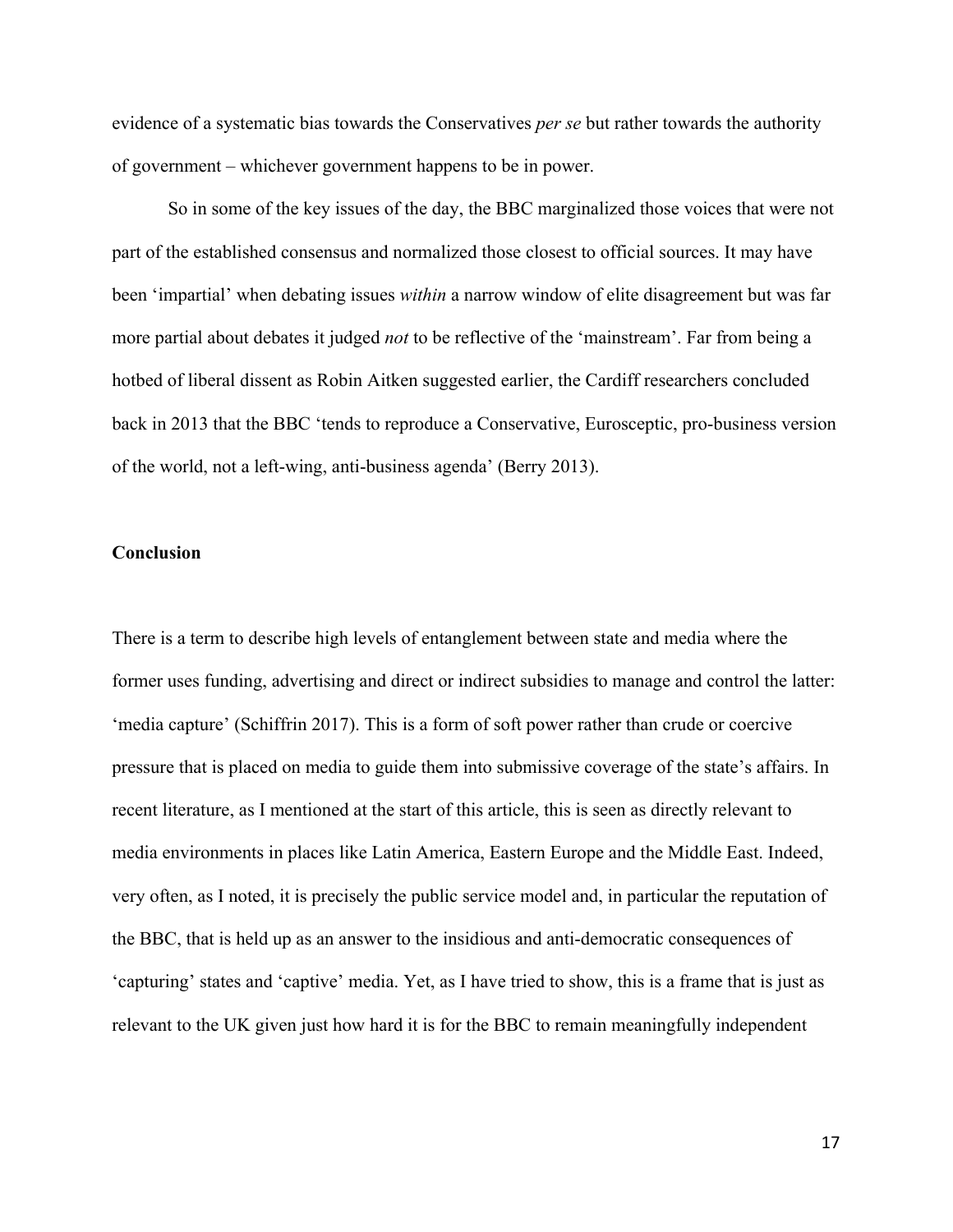either of the governments who surround it or of the establishment from which it draws in senior personnel and its 'conventional wisdom'.

Of course it is far from a stable and predictable relationship but it is nevertheless a very close one. The *Guardian* journalist Charlotte Higgins describes the relationship between the BBC and government in terms of a 'curious dance' and a 'delicate waltz' (2015, 147). I believe that what is required is a more aggressive step in which each party stands their ground – perhaps something like capoeira. Yet this is unlikely to happen given the long-standing administrative and political connections between the two partners – a relationship full of unspoken assumptions, bureaucratic procedures and stubborn hierarchies that help to define and to police a 'centre ground' that, despite (or because of) the occasional flare-ups between government and broadcaster, works for the long-term interests of the establishment.

James Curran has famously argued that the abolition of the 'taxes on knowledge' and the commercialization of the British press in the mid-19<sup>th</sup> century 'did not inaugurate a new era of press freedom' (Curran 2002, 81) but of corporate control. Perhaps the same argument can be made in relation to public service broadcasting in the UK. The creation of the BBC has certainly inhibited and countered prospects for a wholly commercial media system in the UK, but it seems to have replaced one form of social control, based on market forces, with another that is based on state patronage and elite consensus. Public service has come to be as effective a form of regulating public discourse as market forces were in the second half of the 19<sup>th</sup> century.

Why does this matter? It matters for audiences in the UK because the BBC, through its domestic news output, has been a key institutional mechanism for reinforcing in recent years a particular form of 'common sense': that the UK's foreign policy interventions are necessarily legitimate despite the odd mistake; that neoclassical assumptions provided for a rational and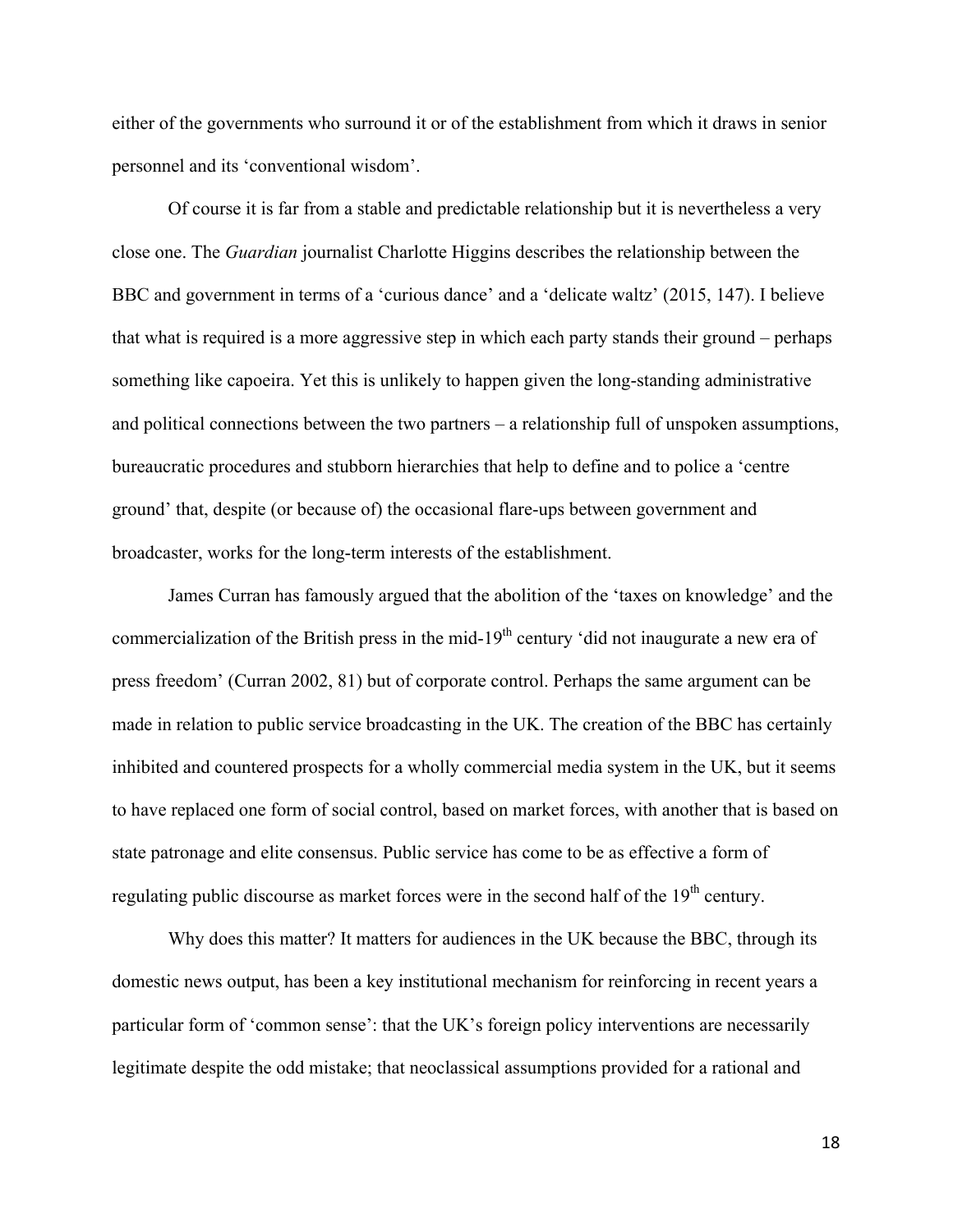rewarding economic system despite the odd hiccup and crash; that opposition to austerity is the domain of 'militants' and the 'hard left' even though their arguments would have been widely accepted forty years ago. This is done in calming tones and with a well-established voice of authority but it nevertheless represents the strategic interests of powerful elites far more than it does the disparate and messy views of domestic audiences.

It matters to audiences outside the UK for two reasons. First, it reminds us that if we want comprehensively to address the issues that matter in any country, then neither a journalism that is based on ratings alone nor one that is aimed at nurturing the 'conventional wisdom of the day' will be enough. Indeed, it appears to be the case that by not taking seriously the grievances of voices who lie outside of this consensus and by continuing to operate within a narrow and comfortable 'centre ground' even while that centre ground is under siege from other forces, mainstream journalism can find itself in the position of being increasingly out of touch. Second, it suggests that the solution to the crises of journalism that emerge either from classic forms of 'media capture' or from a polarizing commercial model will have to be found closer to home if they are to confront structural and behavioural issues as they exist in specific media environments.

The vision of a truly public media – one that is genuinely accountable to and representative of publics – remains as relevant as ever. The problem is that actually existing public media, including the BBC let alone other iterations, have been severely constricted in their ability to realise these ambitions. We need instead to look at ways in which we can stimulate independent public media provision that fits specific configurations of power. In some countries, it may be possible to fund new and diverse sources of public interest journalism from the revenue generated by spectrum sales or cross-subsidies from digital intermediaries and other revenue-rich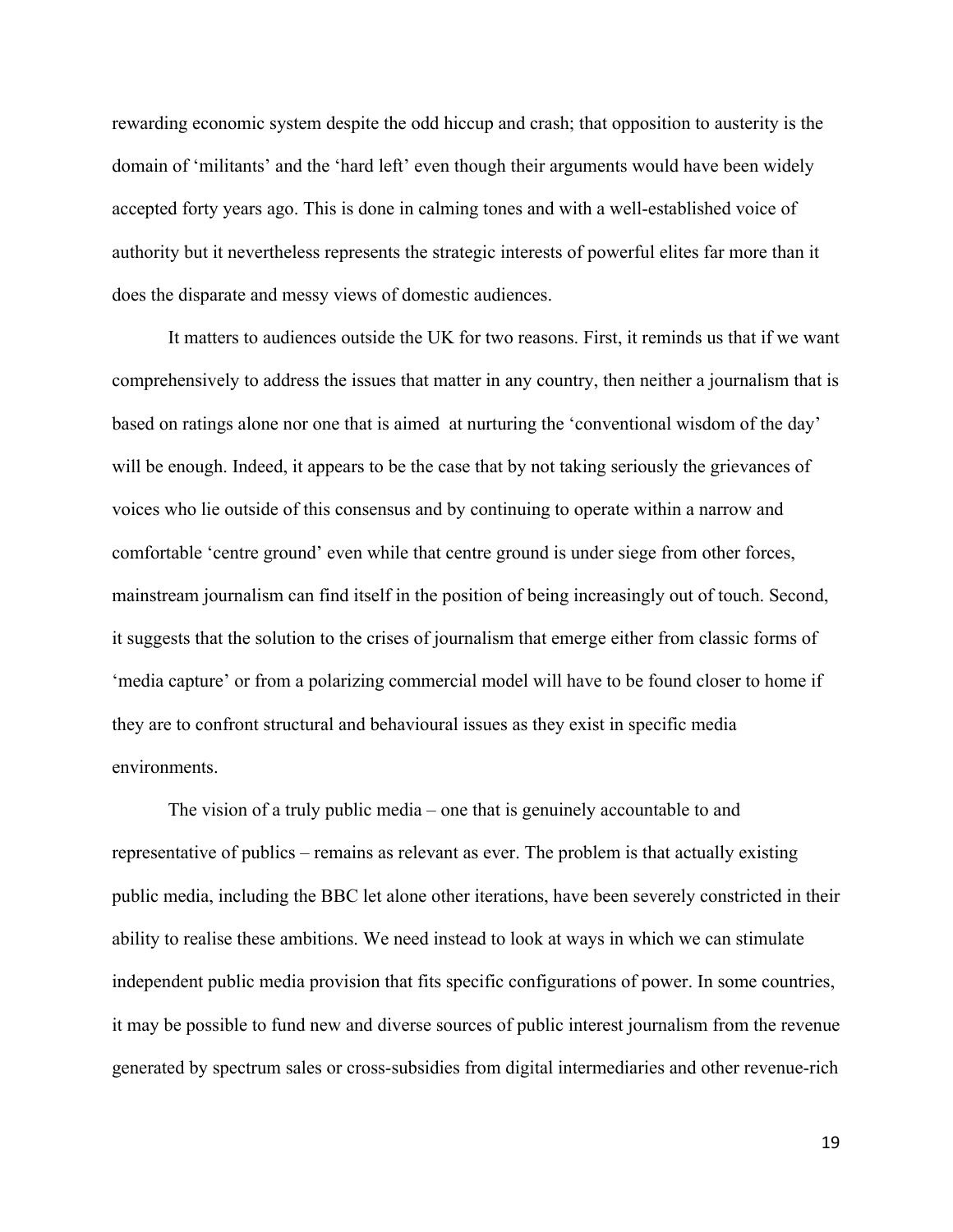organisations (see Pickard 2015); in others, we will need to struggle for constitutional guarantees for transparency and independence. In all places, however, we will surely need 'media movements' – 'networks of citizens and associations that aim to achieve social transformations through collective actions' (Segura and Waisbord 2016, 3) – in order to foster public communication that is independent not of the public interest but of state and corporate capture. If we are to conceive of a democratic communications system that is not controlled by billionaires or bureaucrats, politicians or moguls, then we ought not to limit our imagination to the structure and performance of a flawed and compromised institution, no matter how admirable its reputation, but to recreate a new model from the ground up.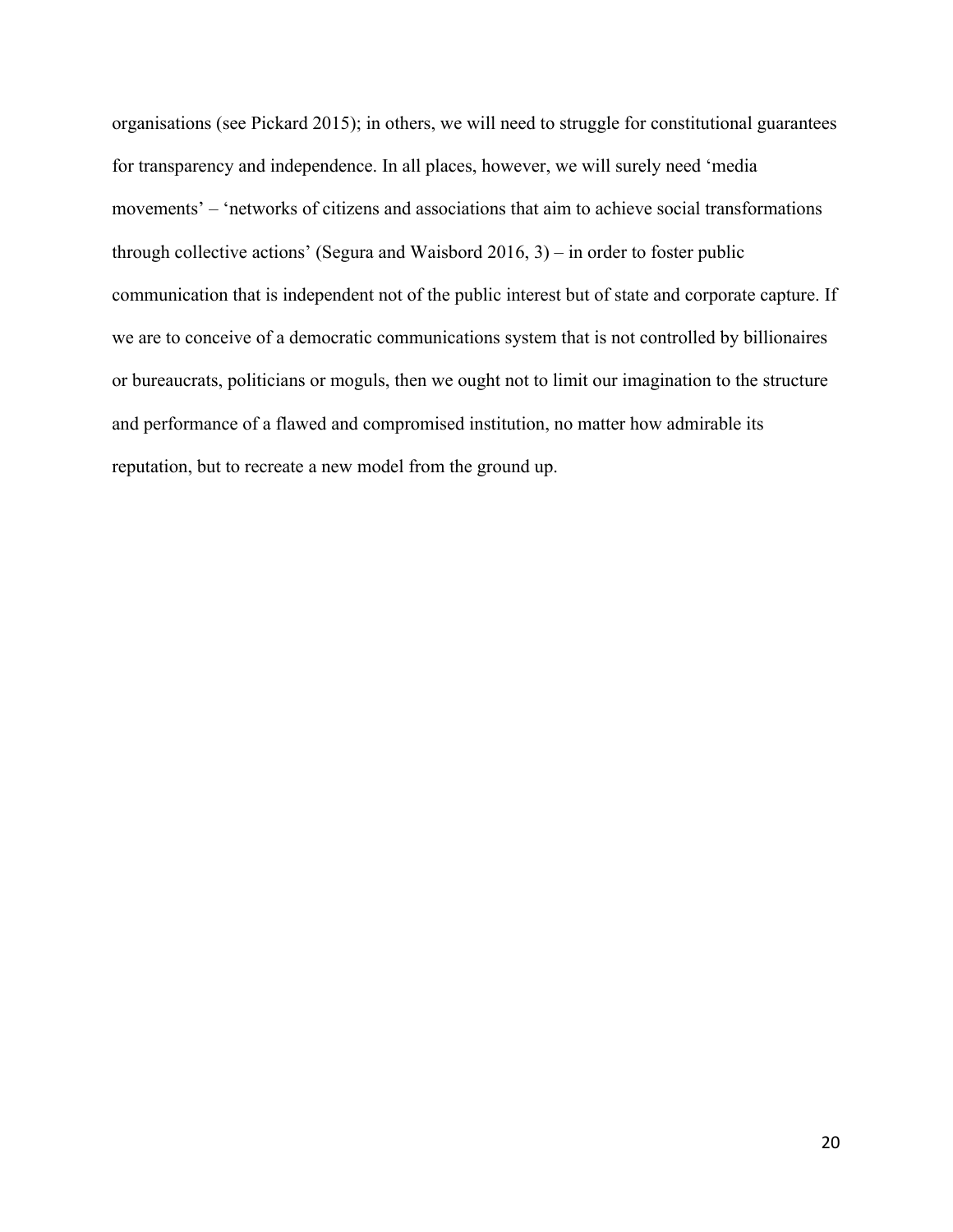## **References**

Ahmed, Sara. 2000. *Strange Encounters: Embodied Others in Post-Coloniality*. London: Routledge.

Aitken, Robin. 2007. *Can We Trust the BBC?* London: Continuum.

Anderson, C.W., Emily Bell and Clay Shirky. 2014. *Post Industrial Journalism: Adapting to the Present*. Columbia University: Tow Center for Digital Journalism. http://towcenter.org/wpcontent/uploads/2012/11/TOWCenter-Post\_Industrial\_Journalism.pdf.

Baek, Mijeong. 2009. "A Comparative Analysis of Political Communication Systems and Voter Turnout." *American Journal of Political Science* 53 (2): 376–393.

Bazalgette, Peter. 2017. "Reality TV: Public service broadcasting shows us who we are." *The Guardian*, November 29. https://www.theguardian.com/commentisfree/2017/nov/29/publicservice-broadcasting-reality-tv-netflix-amazon-reith-vision.

BBC. 2017. *Annual Report and Accounts 2016/17.*

https://downloads.bbc.co.uk/aboutthebbc/insidethebbc/reports/pdf/bbc-annualreport-201617.pdf.

Bell, Emily. 2017. "How Mark Zuckerberg Could Really Fix Journalism." *Columbia Journalism Review*, February 21. https://www.cjr.org/tow\_center/mark-zuckerberg-facebook-fixjournalism.php.

Benson, Rodney, Matthew Powers and Timothy Neff. 2017. "Public Media Autonomy and Accountability: Best and Worst Policy Practices in 12 Leading Democracies. *International Journal of Communication* 11: 1-22.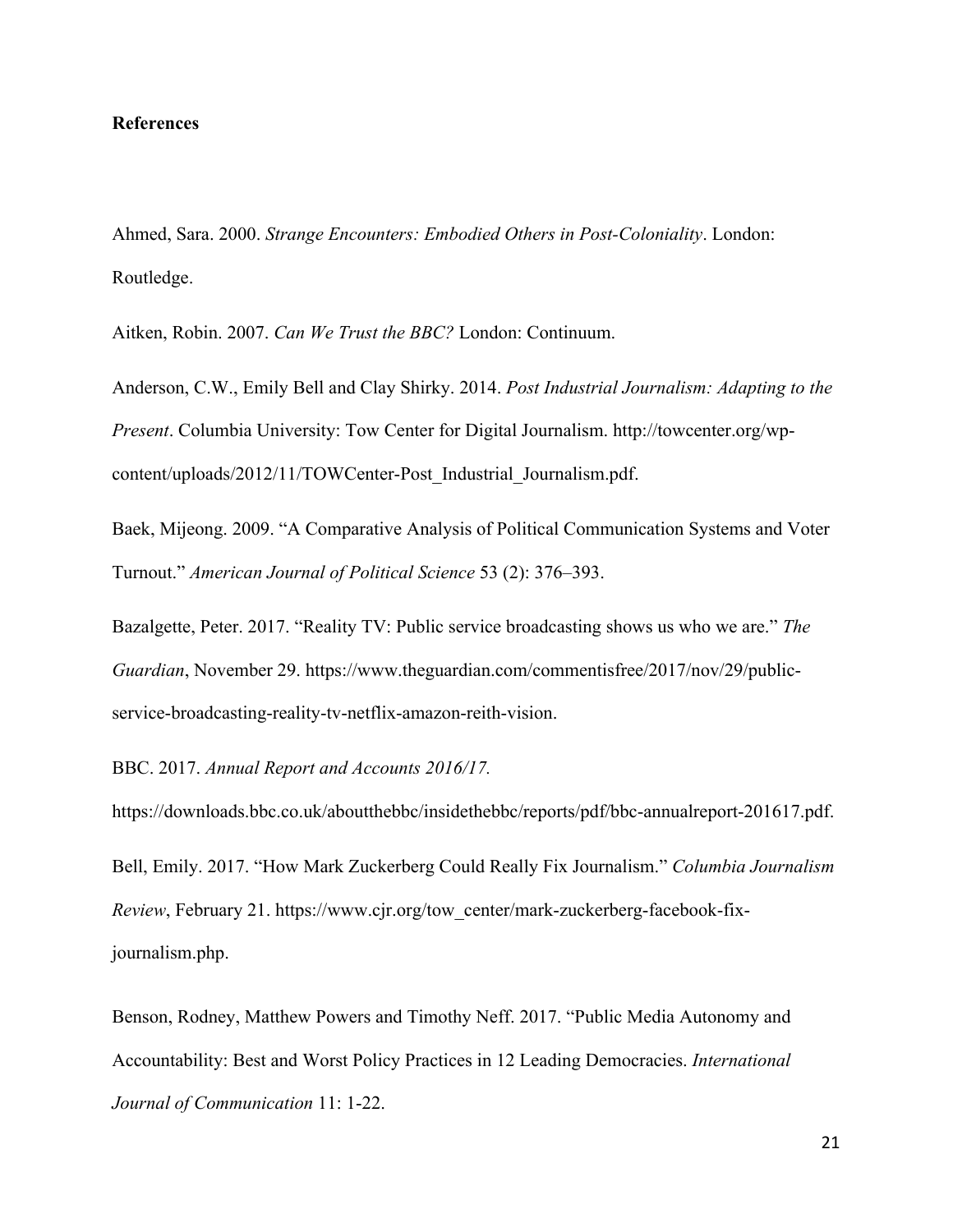Berry, Mike. 2013. "Hard Evidence: how biased is the BBC?" *The Conversation*, August 12. https://theconversation.com/hard-evidence-how-biased-is-the-bbc-17028.

Berry, Mike. 2016. "No alternative to austerity: how BBC broadcast news reported the deficit debate." *Media, Culture & Society* 38(6): 844-863.

Booth, Philip. 2016. *In Focus: The Case for Privatising the BBC*. London: Institute for Economic Affairs. https://iea.org.uk/wp-content/uploads/2016/07/Booth-BBC-Interactive.pdf.

Bulman, May. 2017. "BBC pay: almost half of corporation's highest paid stars went to private school, figures reveal." *The Independent*, July 22. http://www.independent.co.uk/news/uk/homenews/bbc-pay-private-school-highest-paid-half-stars-salaries-breakdown-a7854491.html.

Curran, James. 2002. *Media and Power*. London: Routledge.

Curran, James,Shanto Iyengar, Anker Brink Lund and Inka Salovaara-Moring. 2009*.* "Media System, Public Knowledge and Democracy: A Comparative Study." *European Journal of Communication* 24 (1): 5-26.

Cushion, Stephen, Justin Lewis and Robert Callaghan. 2016. "Data Journalism, Impartiality and Statistical Claims." *Journalism Practice*, 1-18. doi.org/10.1080/17512786.2016.1256789.

EBU (European Broadcasting Union). 2016. "EBU research shows strong public service media contributes to a healthy democracy." Press release, August 8.

https://www.ebu.ch/news/2016/08/ebu-research-shows-strong-public-service-media-contributesto-a-healthy-democracy.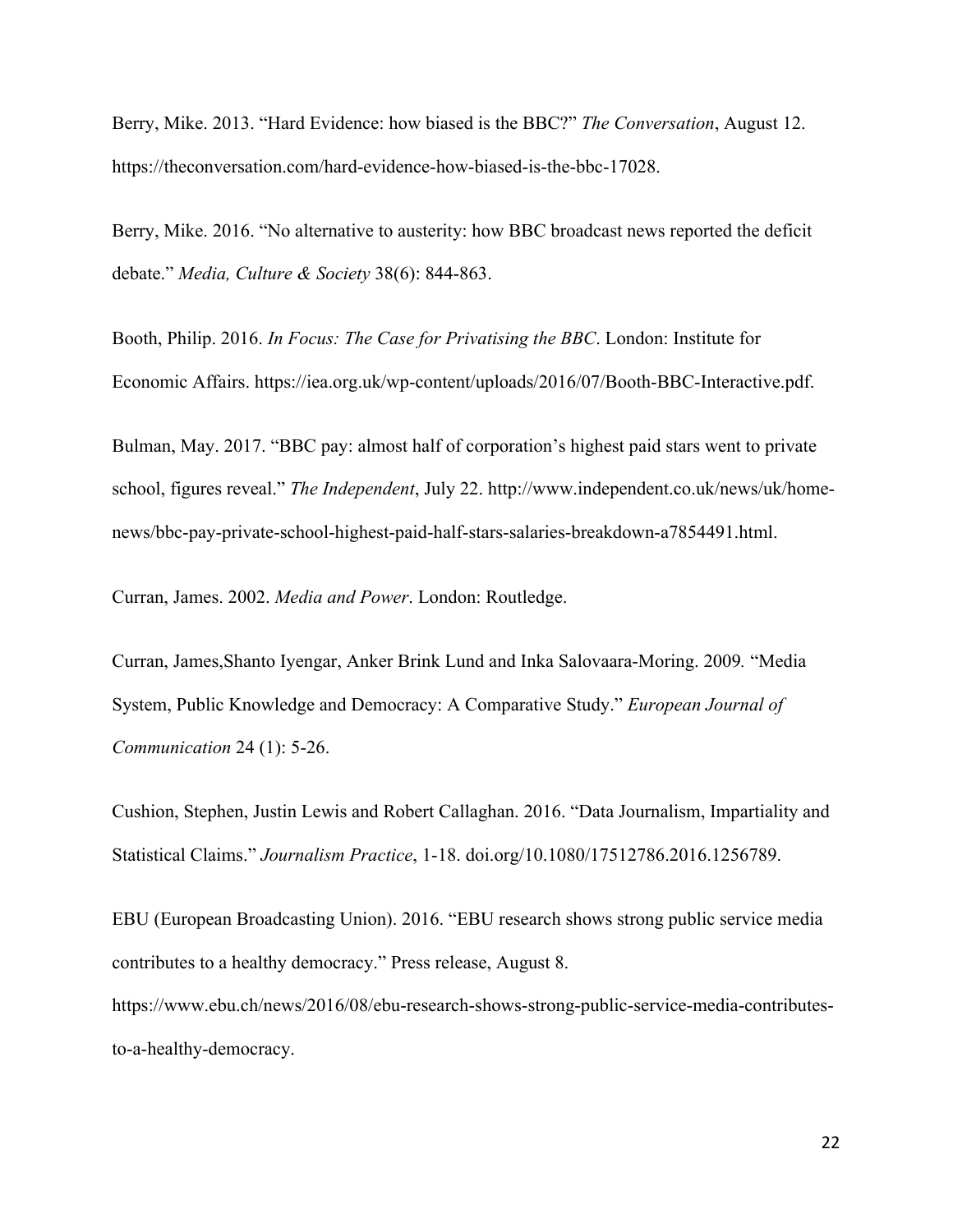Garnham, Nicholas. 1994. "The Broadcasting Market and the Future of the BBC." *Political Quarterly* 65(1): 11-19.

Glader, Paul. 2017. "10 Journalism Brands Where You Find Real Facts Rather Than Alternative Facts." *Forbes*, February 1.

https://www.forbes.com/sites/berlinschoolofcreativeleadership/2017/02/01/10-journalismbrands-where-you-will-find-real-facts-rather-than-alternative-facts/#78fec498e9b5.

Green, Damian. 1991. *A better BBC: public service broadcasting in the '90s.* London: Centre for Policy Studies.

Hallin, Daniel and Paolo Mancini. 2004. *Comparing Media Systems: Three Models of Media and Politics*. Cambridge: Cambridge University Press.

Hertsgaard, Mark. 2017. "Progressives need to build their own media." *The Nation*, March 1. https://www.thenation.com/article/progressives-need-to-build-their-own-media/.

Higgins, Charlotte. 2015. *This New Noise: The Extraordinary Birth and Troubled Life of the BBC*. London: Guardian Books.

ICM. 2016. "Purpose Remit Survey Autumn 2016."

http://downloads.bbc.co.uk/bbctrust/assets/files/pdf/review\_report\_research/prs/prs.pdf.

Kearney, Michael. 2017. *Trusting News Project Report 2017.* University of Missouri: Reynolds Journalism Institute. https://www.rjionline.org/reporthtml.html.

Lewis, Justin. 2003. "Biased broadcasting corporation". *The Guardian*, July 4. https://www.theguardian.com/news/2003/jul/04/comment.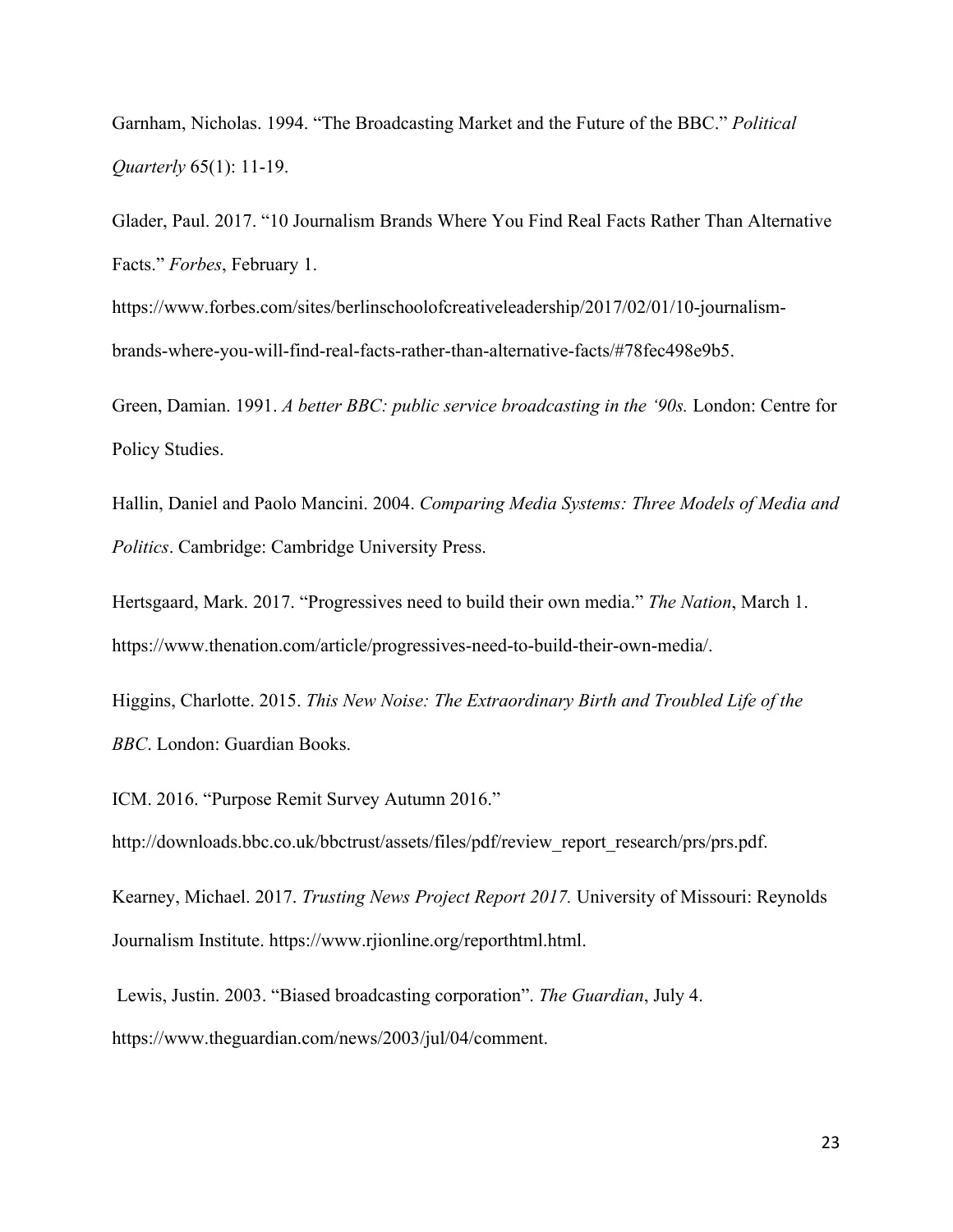Martinson, Jane and James Plunkett. 2015. "BBC to take on £750m cost of subsidy for over-75s in licence fee deal." *The Guardian*, July 6. https://www.theguardian.com/media/2015/jul/06/bbcpay-cost-free-tv-licences-over-75s-fee-deal.

Mason, Paul. 2017. "Reflections on impartiality". Media Reform Coalition, May 21. http://www.mediareform.org.uk/blog/paul-mason-reflections-impartiality.

Mason, Rowena. 2017. "Robbie Gibb: No 10's 'fair, flexible and very modern' new spin doctor." *The Guardian*, July 6. https://www.theguardian.com/media/2017/jul/06/robbie-gibb-no-10s-fair-flexible-and-very-modern-new-spin-doctor.

Mills, Tom. 2016. *The BBC: Myth of a Public Service*. London: Verso.

Neilsen, Rasmus. 2017. "Media capture in the digital age." In *In the Service of Power: Media Capture and the Threat to Democracy*, edited by Anya Schiffrin, 33-42. Washington D.C.: Centre for International Media Assistance.

Nelson, Mark. 2017. "What is to be done? Options for combating the menace of media capture." In *In the Service of Power: Media Capture and the Threat to Democracy*, edited by Anya Schiffrin, 143-162. Washington D.C.: Centre for International Media Assistance.

Ofcom. 2012. *Measuring Media Plurality*. London: Ofcom.

https://www.ofcom.org.uk/ data/assets/pdf file/0031/57694/measuring-media-plurality.pdf.

Ofcom. 2017. *Diversity and equal opportunities in television: Monitoring report on the UK broadcasting industry*. London: Ofcom.

https://www.ofcom.org.uk/ data/assets/pdf file/0017/106343/diversity-television-report-2017.pdf.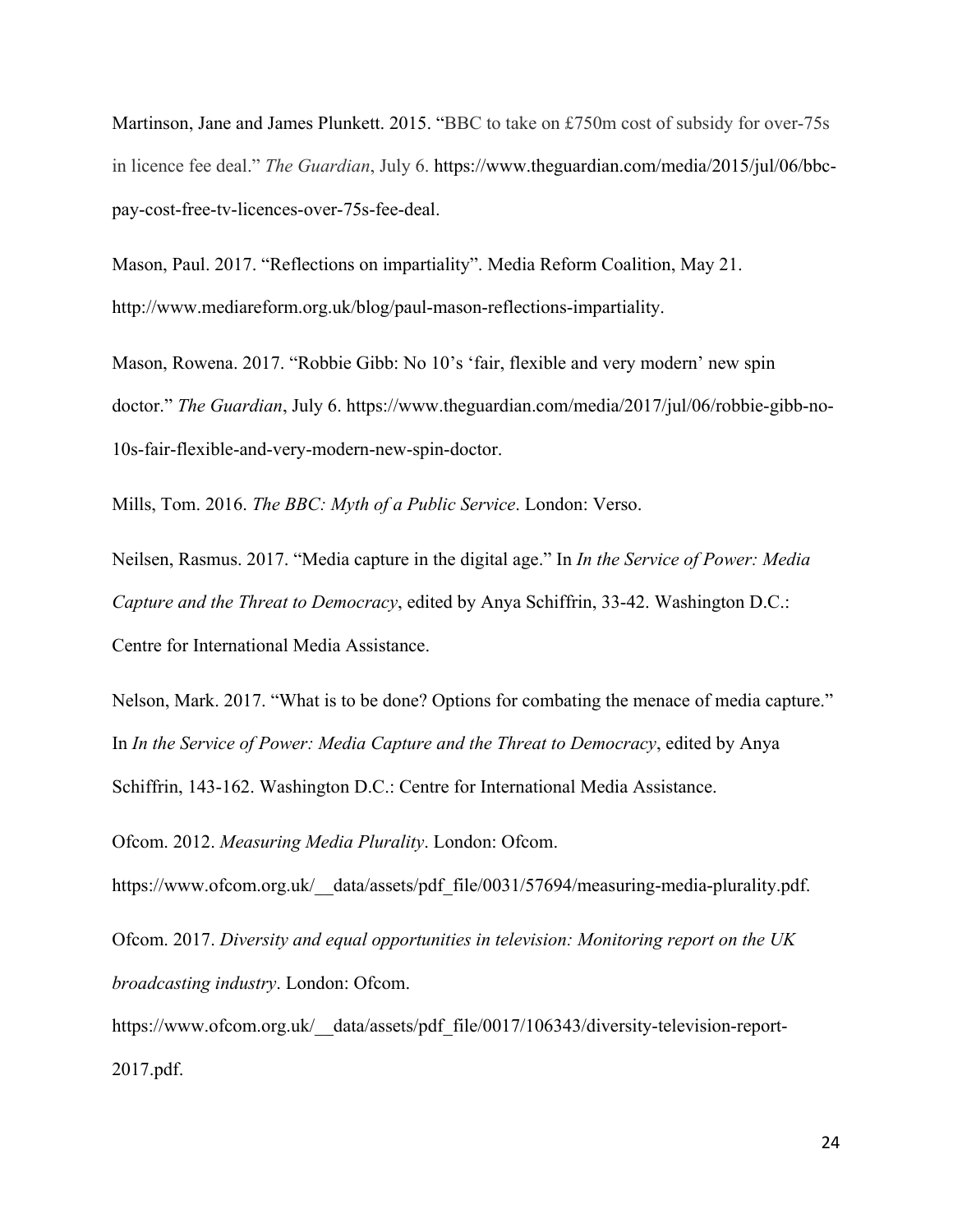Padovani, Cinzia and Michael Tracey. 2003. "Report on the Conditions of Public Service Broadcasting." *Television & New Media* 4(2): 31-53.

Pariser, Eli. 2011. *The Filter Bubble: What the Internet is Hiding from You*. New York: Penguin.

Patterson, Thomas. 2016. "News Coverage of the 2016 General Election: How the Press Failed the Voters." Shorenstein Center on Media, Politics and Public Policy, December 7. https://shorensteincenter.org/news-coverage-2016-general-election/.

Pew Research Center. 2014. *Political Polarization and Media Habits.*  http://www.journalism.org/2014/10/21/political-polarization-media-habits/.

Pew Research Center. 2016. *Modern News Consumer*.

http://www.journalism.org/2016/07/07/the-modern-news-consumer/.

Pickard, Victor. 2011. Can Government Support the Press? Historicizing and Internationalizing a Policy Approach to the Journalism Crisis. *The Communication Review* 14(2): 73-95.

Pickard, Victor. 2015. *America's battle for media democracy: The triumph of corporate libertarianism*. New York, NY: Cambridge University Press.

Pickard, Victor. 2017. "When Commercialism Trumps Democracy." *Huffington Post*, April 1. https://www.huffingtonpost.com/victor-pickard/when-commercialism-trumpsdemocracy\_b\_9582952.html.

Ramsey, Phil. 2017. "Commercial Public Service Broadcasting in the United Kingdom: Public Service Television, Regulation, and the Market." *Television & New Media* 18(7): 639-654.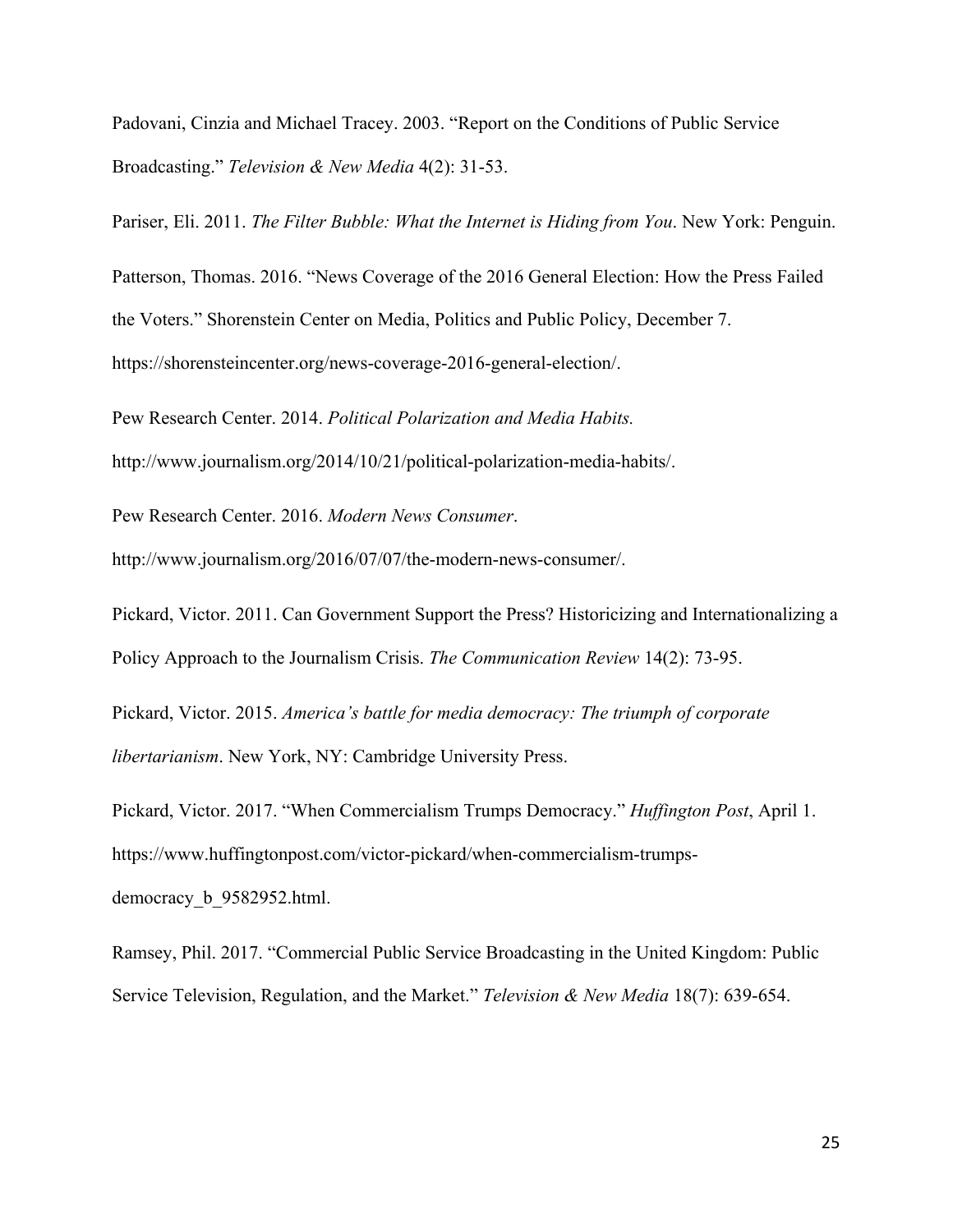Reuters Institute for the Study of Journalism. 2016. *Analysis of the Relation Between and Impact of Public Service Media and Private Media*. https://reutersinstitute.politics.ox.ac.uk/ourresearch/analysis-relation-between-and-impact-public-service-media-and-private-media.

Robinson, Nick. 2017. "If mainstream news wants to win back trust, it cannot silence dissident voices." *The Guardian*, September 27.

https://www.theguardian.com/commentisfree/2017/sep/27/mainstream-news-win-back-trustdissident-voices.

Robinson, Piers, Peter Goddard, Katy Parry and Craig Murray (eds.). 2010. *Pockets of resistance: British news media, war and theory and the 2003 invasion of Iraq*. Manchester: Manchester University Press.

Ruddick, Graham. 2017. "'Posh' BBC removes qualifications from CVs of job applicants." *The Guardian*, September 15. https://www.theguardian.com/media/2017/sep/15/posh-bbc-removesqualifications-from-cvs-of-job-applicants.

Scannell, Paddy. 1989. "Public service broadcasting and modern life." *Media, Culture & Society*, 11 (2): 135-166.

Schiffrin, Anya. (ed.). 2017. *In the Service of Power: Media Capture and the Threat to Democracy*. Washington D.C.: Centre for International Media Assistance.

Schlosberg, Justin. 2016. "Should he stay or should he go? Television and Online News Coverage of the Labour Party in Crisis." London: Media Reform Coalition. http://www.mediareform.org.uk/wp-content/uploads/2016/07/Corbynresearch.pdf.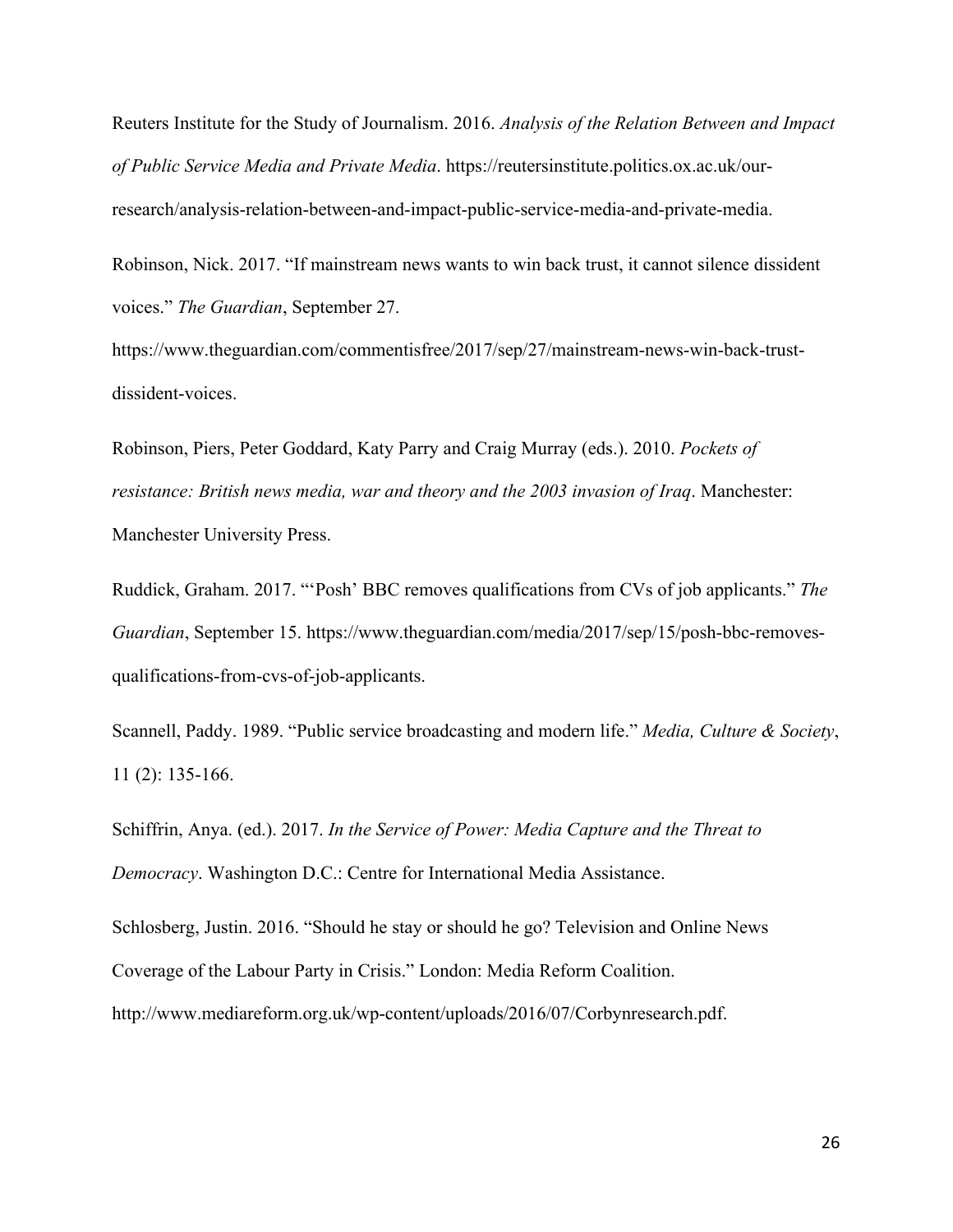Schmitt-Beck, Rudiger and Ansgar Wolsing. 2010. "European TV Environments and Citizens' Social Trust: Evidence from Multilevel Analyses." *Communications*, 35(4): 461–483.

Schwartz, Yardena. 2016. "German media wakes up to a nationalist resurgence." *Columbia Journalism Review*, December 20.

https://www.cjr.org/the\_feature/germany\_media\_afd\_nationalism.php.

Segura, Maria and Silvio Waisbord. 2016. *Media Movements: Civil Society and Media Policy Reform in Latin America*. London: Zed Books.

Simmel, Georg. 1971 [1908]. *On Individuality and Social Forms: Selected Writing*. Chicago: University of Chicago Press.

Social Mobility & Childhood Poverty Commission. 2014. *State of the Nation 2014: Social Mobility and Child Poverty in Great Britain*.

https://www.gov.uk/government/uploads/system/uploads/attachment\_data/file/365765/State\_of\_ Nation 2014 Main Report.pdf.

Stiglitz, Joseph. 2017. "Towards a taxonomy of media capture." In *In the Service of Power: Media Capture and the Threat to Democracy*, edited by Anya Schiffrin, 9-18. Washington D.C.: Centre for International Media Assistance.

Tiffen, Rod, Paul Jones, David Rowe, Toril Allberg, Sharon Coen and James Curran. 2014. "Sources in the News: A Comparative Study." *Journalism Studies* 15(4): 374-391.

Tran, Mark. 2016. "Government will choose most members of BBC Board, says Whittingdale." *The Guardian*, March 13. https://www.theguardian.com/media/2016/mar/13/government-choosebbc-board-john-whittingdale.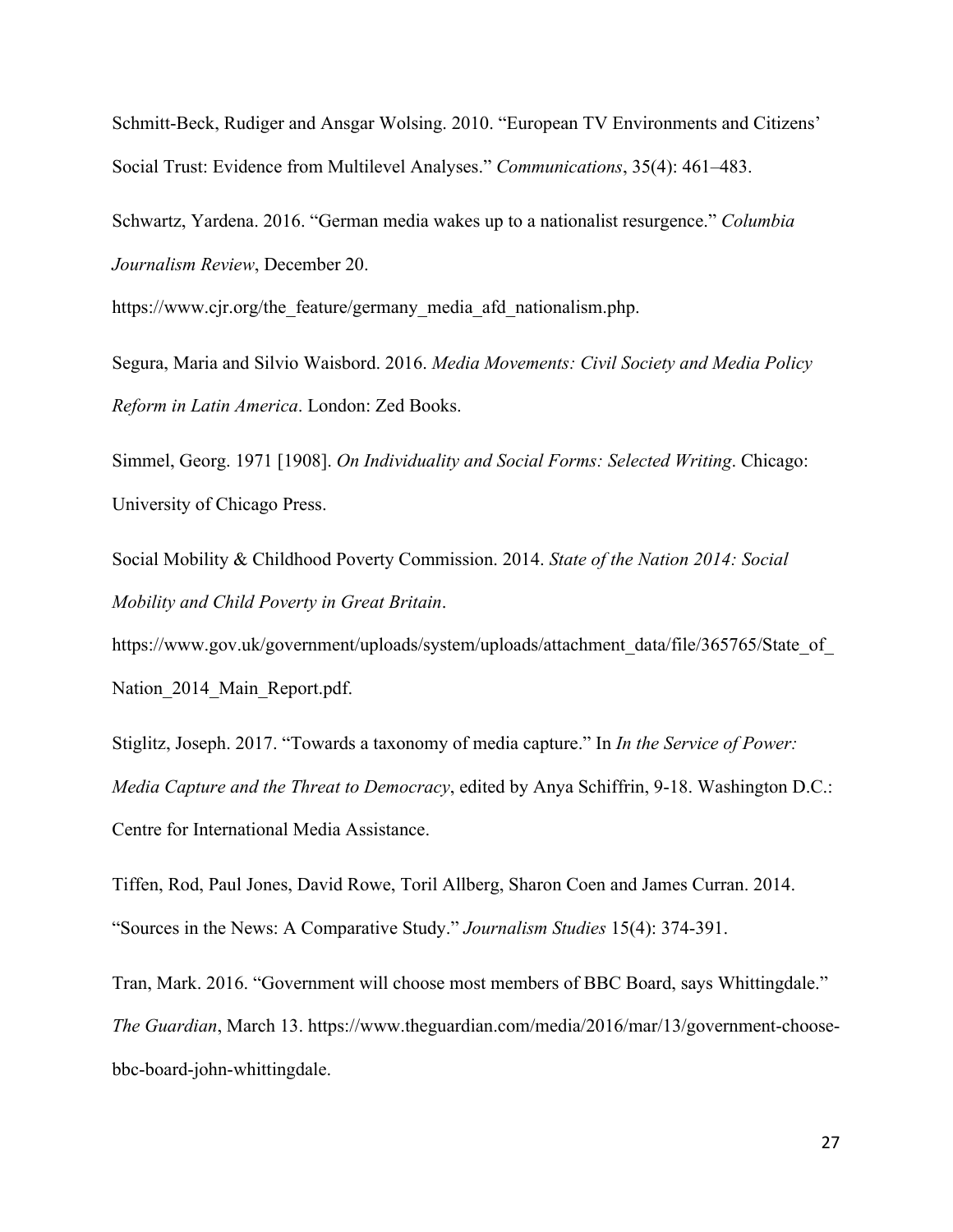UNESCO 2008. "Media Development Indicators: A Framework for Assessing Media Development." Paris: UNESCO. http://unesdoc.unesco.org/images/0016/001631/163102e.pdf.